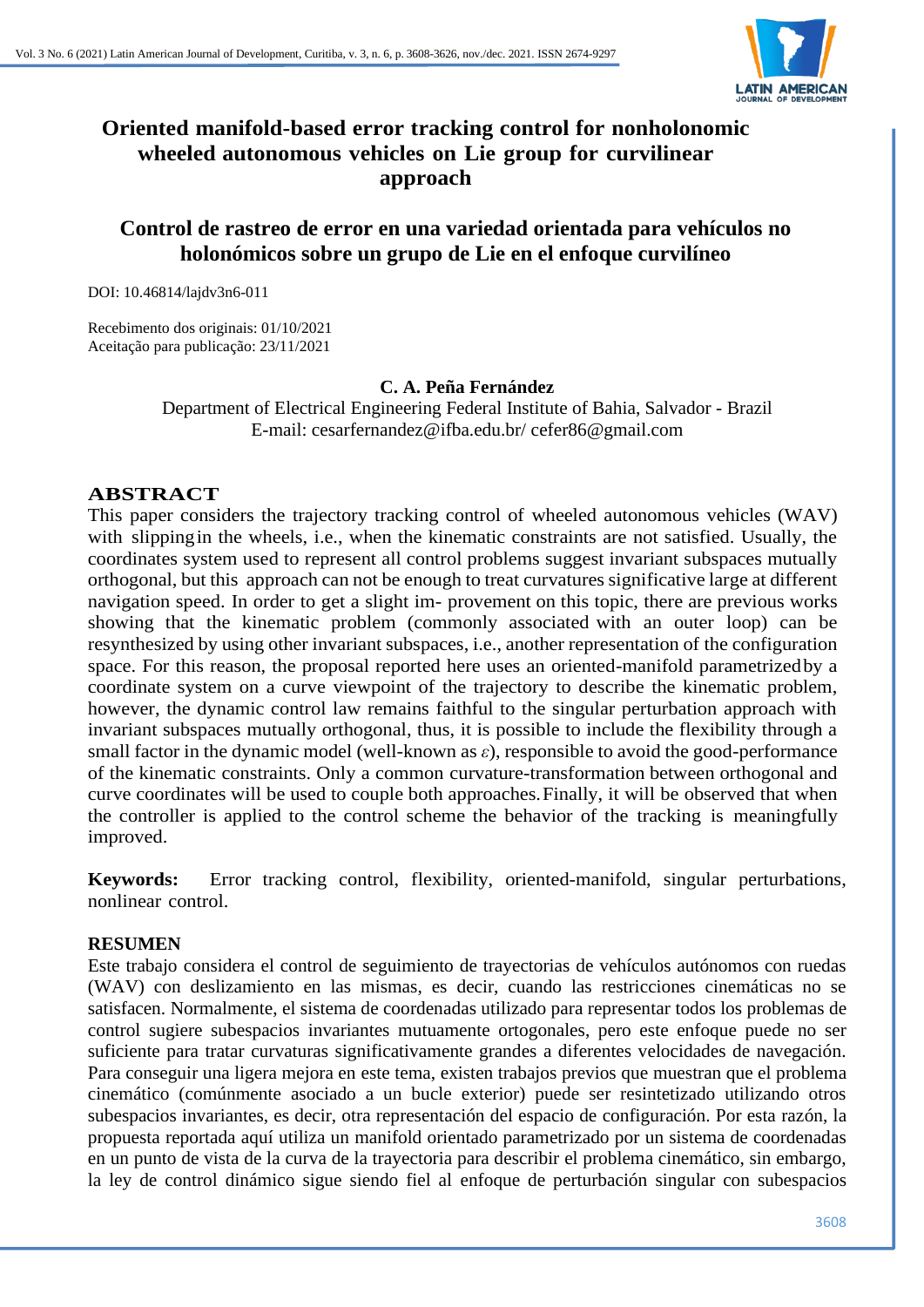

invariantes mutuamente ortogonales, por lo tanto, es posible incluir la flexibilidad a través de un pequeño factor en el modelo dinámico (conocido como ε), responsable de evitar el buen funcionamiento de las restricciones cinemáticas. Sólo se utilizará una curvatura-transformación común entre coordenadas ortogonales y curvas para acoplar ambos enfoques. Finalmente, se observará que cuando se aplica el controlador al esquema de control el comportamiento del seguimiento mejora significativamente.

**Palabras clave:** Control de seguimiento de errores, flexibilidad, manifiesto orientado, perturbaciones singulares, control no lineal.

#### **1 INTRODUCTION**

Control of wheeled autonomous vehicles (WAV) has been a challenge in last years, mainly when the tracking trajectory is not suitable according to specifications of the workspace, taking into account that such specifications can be modeled by using the configuration space (due to different kinds of wheels and inherent contact constraints) or by considering nonlinear forces, either due to static friction nature on the wheels or by just torsional or flexible behavior on mechanical-coupling, all WAVs are always a new opportunity to research more alternatives to control them [1, 2, 3, 4, 5, 6, 7]. Usually, when WAVs do not satisfy kinematics constraints are treated as systems with a high nonholonomy degree, becoming more complex to synthesize any nonlinear control law that operates on the actuator's space and guarantees good convergence of the wheel speed as well as of the error for trajectory tracking. Hence, the growing interest to synthesize feedbackcontrol laws for mechanical systems subject to nonholonomic constraints characterizes a powerful research line, due to its challenging theoretical nature where does not exist a smooth pure state feedback control law1 to guarantee the error converges to the origin [9, 10, 11, 12, 6]. And really, it can not fail to mention that the problem of finding smooth pure state feedback is rather impracticable because for one side the feedback control error requires some data before the wheels begin to move, even for situations with holonomy degree, as with mobile robots based on Swedish wheels [6, 7, 13, 14, 15]. From a geometrical viewpoint finding a nonlinear control law that improves the performance of the tracking error can be understood as finding an invariant m-manifold, being m the dimension of the domain associated with the variables that represent the violation of the kinematic constraints. This approach usually is well-known as slow manifold and has its beginning in the theory of singular perturbations [16, 17, 7, 18, 19, 9]. Nevertheless, this approach becomes rather impracticable when the coordinates system is based on an orthogonal basis (e.g., a cartesian coordinates system) since in significantly large curvatures for high speed these kinds of coordinates do not allow consistent enough data to fix deviations at the right time before to happen the curve. In summary, these are some reasons to apply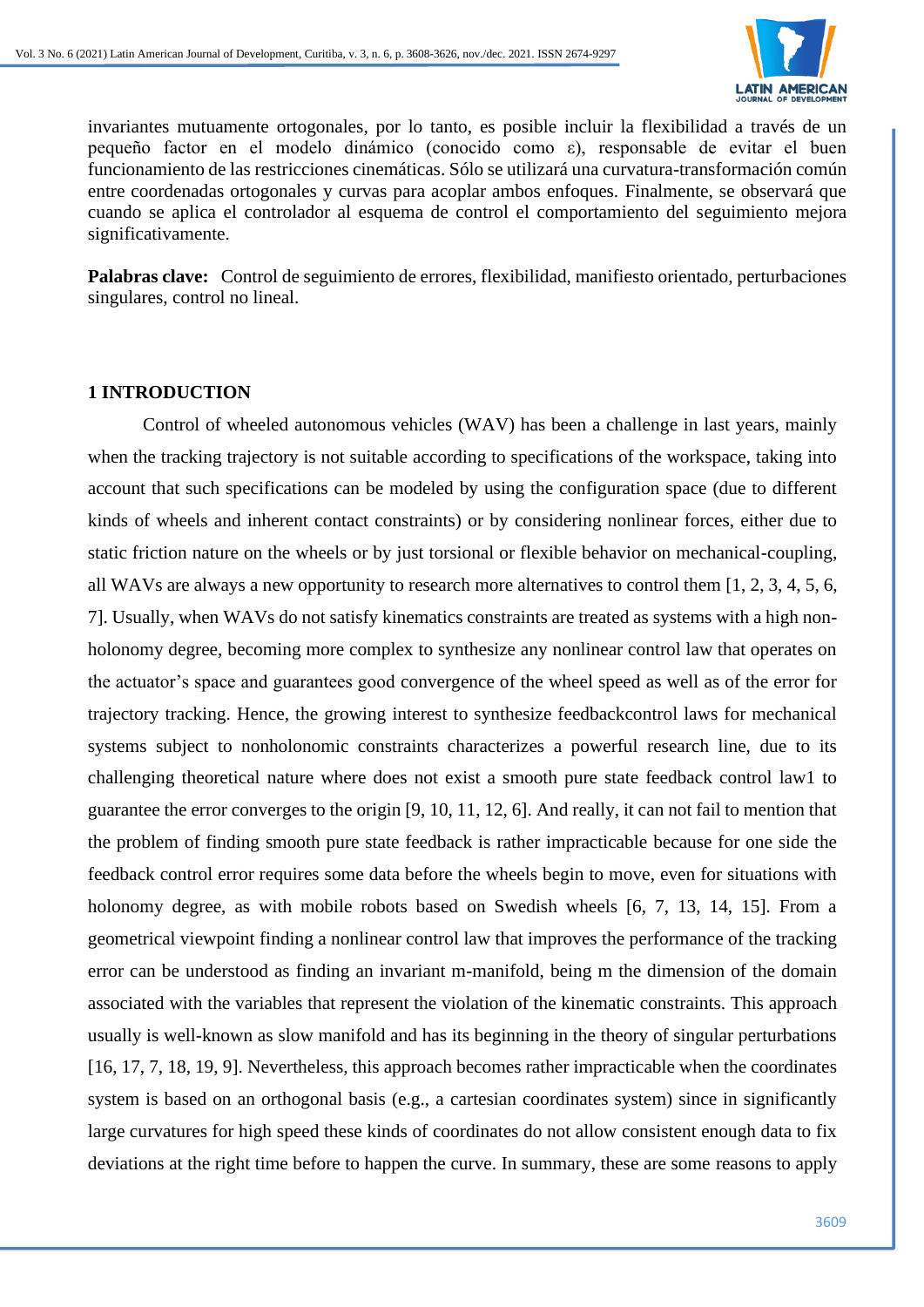

more theoretical frameworks based on manifolds composed of differentiable operations, also known as Lie groups.

Manifolds are widely used to treat problems with WAV that do not satisfy the kinematic constraints and to this end, several approaches employ implicitly a manifold to linearize or synthesize a control law nevertheless such tradition is not enough when specific conditions of the rolling are omitted like happens with conditions of pure rolling and non-slipping, which are not satisfied properly at each time instant [7, 20, 21, 7]. It is the case of the backstepping technique where controllers are based on assumption that the full set of kinematic constraints is satisfied but the performance of the controllers does not offer a suitable adaptive response in front of some variations of the navigation speed [22, 23]. Past works developed by the author have shown nonlinear controllers with slightly increased performance when the weighted flexibility and the data of the constraint violation was included in an outer loop based on feedforward law (in order to avoid a pure feedback principle) [6], at the same way it was synthesized an inner loop associated with an invariant slow manifold and Poincar-Lindstedt method on cyclic phase diagrams [6, 7]. In contrast, in order to mitigate this difficulty, several types of controllers have been proposed, such as time-varying control laws, discontinuous control laws, and their respective hybrid control versions[5, 24]. Nevertheless, the techniques for trajectory control have been based on linearization techniques for local controlling [25, 26, 27, 28] or techniques of nonlinear state feedback with singular parameters [29, 20, 17] without taking into account the error propagation on closed-loop control scheme due to the flexibility. To this end, previous works of the author have shown the relevant role of the flexibility at each stage of the control scheme, it is the case of the controller based on the DCSV approach2 to find suitable tunning of the parameters of an auxiliary control law on the outer loop according to the flexibility parameter  $\epsilon$  [6, 31, 32, 30]. However, this approach imposes that the flexibility rate is null.

In this paper, we consider the tracking control problem of WAVs which are subjected to slipping effects, i.e., when the nonholonomic kinematic constraint of pure rolling is transgressed during the motion. In principle, this fact, which is related to deformability or flexibility of the wheels has already been treated at previous cited approaches however such ways suggest fixed flexibility on time for any condition of the surface, assuming that the wheels and surface remain equal to initial conditions. For this reason, the research reported here includes the flexibility parameter through a non-negative function into the kinematic controller. In addition, it will be used a suitable curvilinear approach to synthesize the kinematic control law and avoid data inconsistency when the speed is increased. Complementary, the manifold approach, as well as the use of a slow manifold analysis to synthesize a suitable control scheme (kinematic and dynamic problem), have been used according to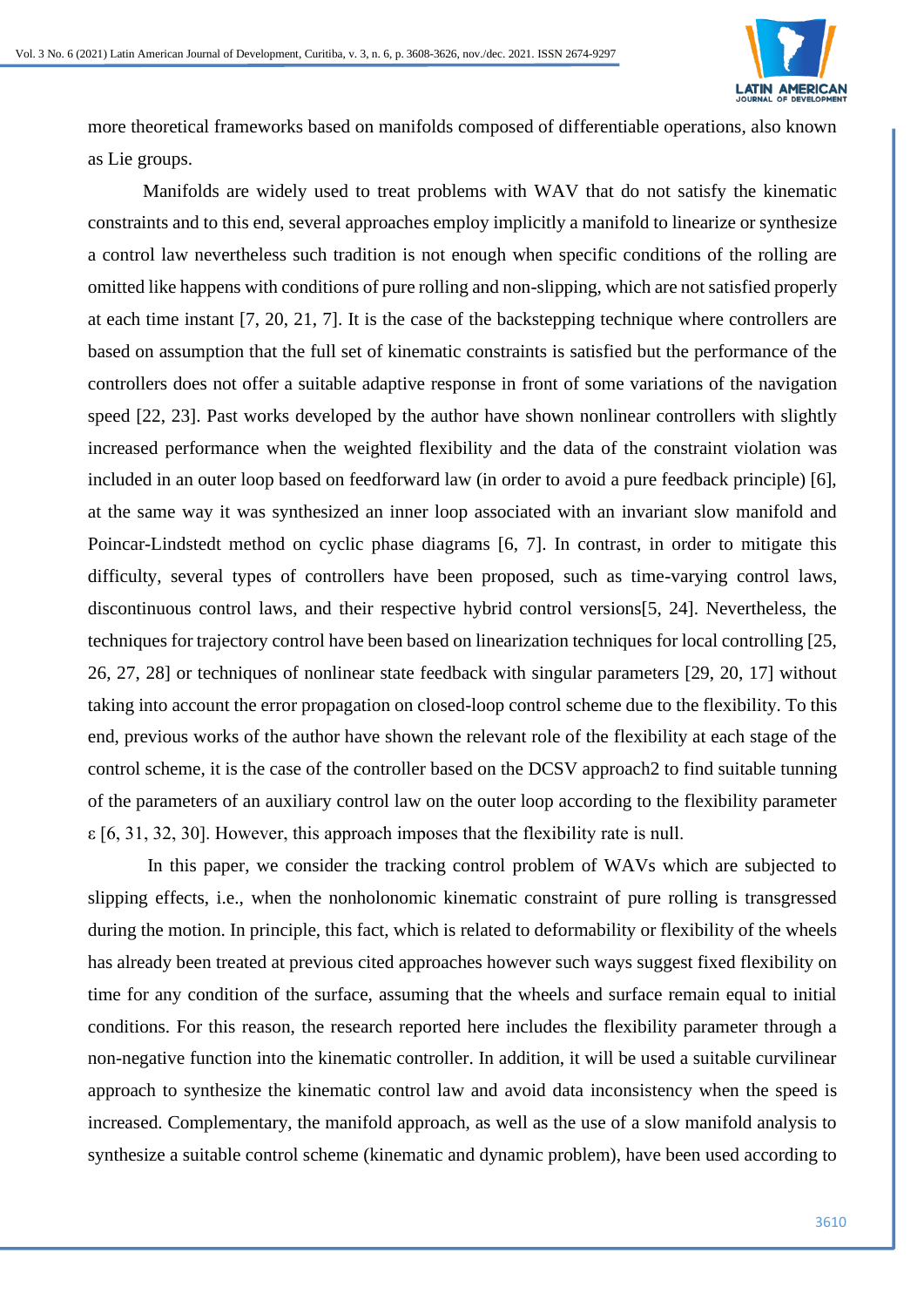

the previous studies (see [30, 31, 32, 6, 7]) and an oriented manifold whose differential 1-forms can be associated with the tracking error and the control actions of the kinematic controller such that it will guarantee the basic properties of a Lie group. On this structure, and with support of the singular perturbations theory and the models widely used by the author in previous works (see [30, 31, 32, 6, 7]) a feedback control law that uses data from kinematic controller will be synthesized.

This paper is organized as follows: In Section 2 is showed the mathematical model at previous works of the author and the preliminaries foundations associated with the curvilinear approach, necessary to find a kinematic control law. In Section 3 is used a strong concept of the oriented manifold (supported on the well-known Stokes theorem) and its application to build two 1-forms, the trajectory tracking error and the control action. In Section 4 a simulation is done by using parameters of the well-known WAV Pioneer P3dX through software MATLAB and V-REP. Finally, conclusions and final remarks are made in Section 5.

Figure 1: WAV with two fixed standard wheels,  $\{x1, x2, \theta\}$  describe the cartesian position and guidance of the body frame  ${L}$  into the global and fixed frame  ${G}$  while the set  ${\phi1, \phi2}$  describe the angular position of each wheel. The wheels associated with angles ϕ1, ϕ2 are standard fixed wheels with three DOF, only rotation around the normal vector of the wheel plane and translation without steering on their individual frames, located at poses  $\{x11, x12\}$  and  $\{x21, x22\}$ with reference to the fixed global frame. The castor wheel is not controllable



## **2 CURVILINEAR APPROACH-BASED PROBLEM**

Let considered a WAV with two controllable wheels and differential traction as shown in Fig. 1, whose configuration space  $3 \text{ C} = IR2 \times S 1 \times T 2$  can be fully described by the generalized coordinates vector defined by  $q = [x1 \ x2 \ \theta \ \phi 1 \ \phi 2] T \in IR5$  where  $\{x1, x2, \theta\}$  describe the cartesian position and guidance of the body frame  ${L}$  into the global and fixed frame  ${G}$  while the set  ${\phi_1, \phi_2}$  describe the angular position of each wheel. The wheels associated with angles  $\phi$ 1,  $\phi$ 2 are standard fixed wheels with five DOF, only rotation around the normal vector of the wheel plane and translation without steering on their individual frames, located at poses (x11, x12) and (x21, x22) with reference to the fixed global frame, respectively (both wheels frames have origin aligned with ground and origin of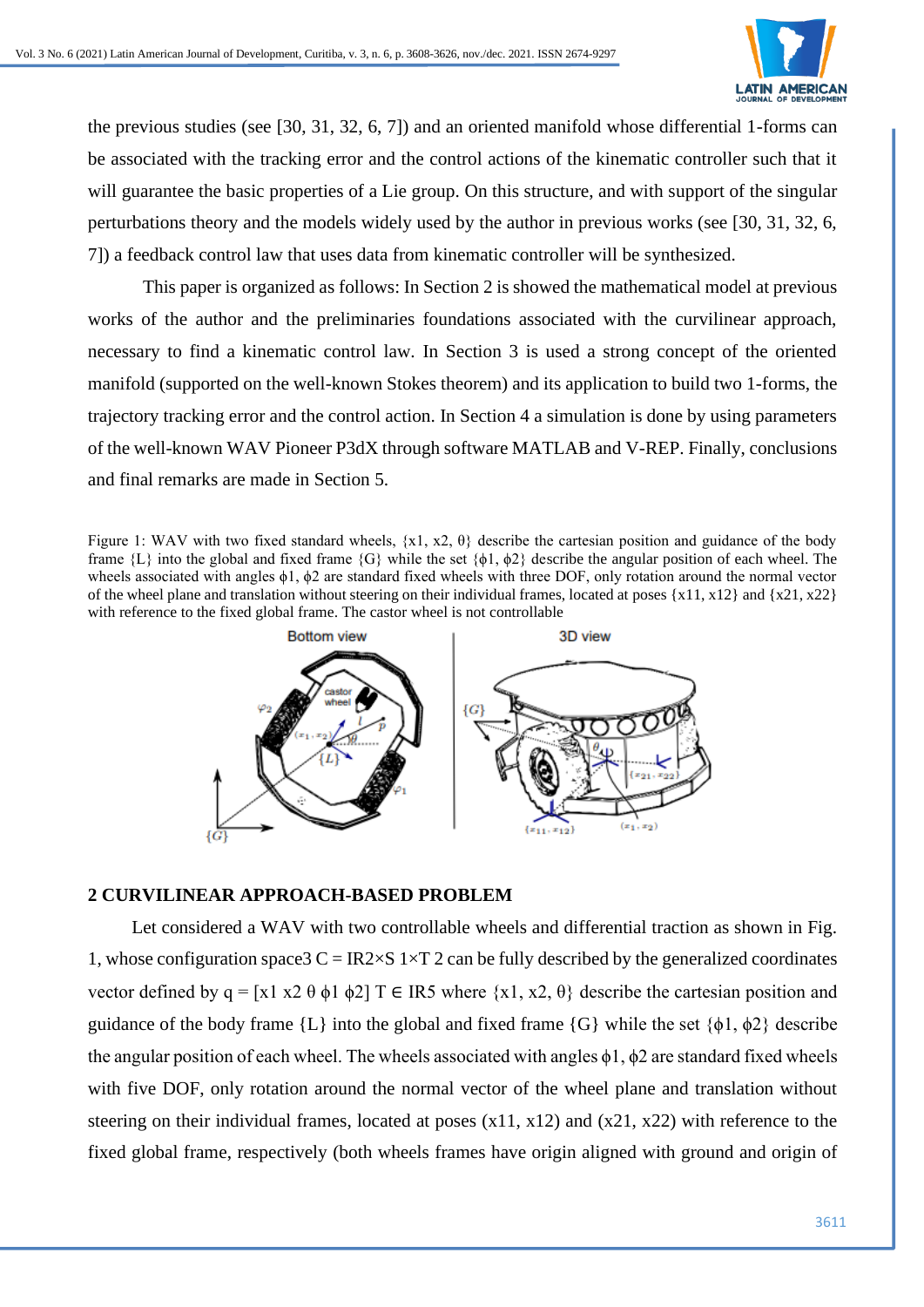

the fixed global frame). None wheel can not be controlled independently. In front of the chassis, there is a castor wheel with free motion and uncontrollable (see Fig. 1). The kinematic constraints can be expressed like a pfaffian constraint AT (q)  $q = 0$  where A(q) is the matrix with the terms associated with non-integrable partial differential equations, generally associated with nonholonomic kinematic constraints of the contact's speed of the wheel into the frames  $\{x11, x12\}$ ,  $\{x21, x22\}$  with respect to {G}. Let this matrix be defined by

$$
A(q) = \begin{bmatrix} \cos \theta & -\sin \theta & \sin \theta \\ \sin \theta & \cos \theta & -\cos \theta \\ 0 & b & b \\ 0 & 0 & r \end{bmatrix} \triangleq \begin{bmatrix} A_1(\theta) \\ A_2(\theta) \end{bmatrix} \triangleq A(\theta),
$$

where b is the displacement from each of driving wheels to the axis of symmetry of WAV and r is the radius of each wheel. Provided that the ideal kinematic constraints are not satisfied [i.e., AT (q)  $\cdot$ q 6= 0] then the generalized velocity vector  $\cdot$ q may be written as

$$
\dot{q} = S(q)v + A(q)\varepsilon\mu = \begin{bmatrix} -\sin\theta & 0\\ \cos\theta & 0\\ \frac{-\alpha\theta}{1/r} & -b/r\\ 1/r & -b/r \end{bmatrix} v + A(q)\varepsilon\mu = \begin{bmatrix} S_1(\theta)\\ S_2(\theta) \end{bmatrix} v + A(q)\varepsilon\mu
$$
\n(1)

being  $\mu = [\mu 1 \mu 2 \mu 3]$  T an instrumental vector in sense of accessing the violations of the ideal kinematic constraints in the WAV [10, 31, 32],  $v = [vn \omega]$  T is the vector that contains the linear (vn) and angular ( $\omega$ ) velocities and S(q) is the jacobian matrix. The term  $\varepsilon$  is a scale factor associated with the flexibility of the dynamic model [33, 34, 6]. On interesting theoretical point is that The matrices A(q) and S(q) satisfy AT (q)S(q) = 0, due that each row of AT (q) is orthogonal with each column of S(q) [35, 29]. As usual, the dynamic model for a WAV is given by

$$
B(q)u_{\varepsilon} = M(q)\ddot{q} + c(q, \dot{q}) + A(q)\lambda \tag{2}
$$

where M(q) represents the inertia of WAV,  $c(q, q<sup>+</sup>) \in IR2$  contains the centripetal and coriolis torques (it is assumed that the geometrical center coincides with the mass center, thus the centripetal and coriolis accelerations are negligible),  $B(q)$  is a full rank matrix, the vector us represents the input torques provided by the actuators and  $\lambda \in \mathbb{R}$  3 represents the Lagrange multipliers associated to constraint forces [5]. In practice, the ideal constraints AT (q)  $\cdot$ q = 0 does not hold. So, by multiplying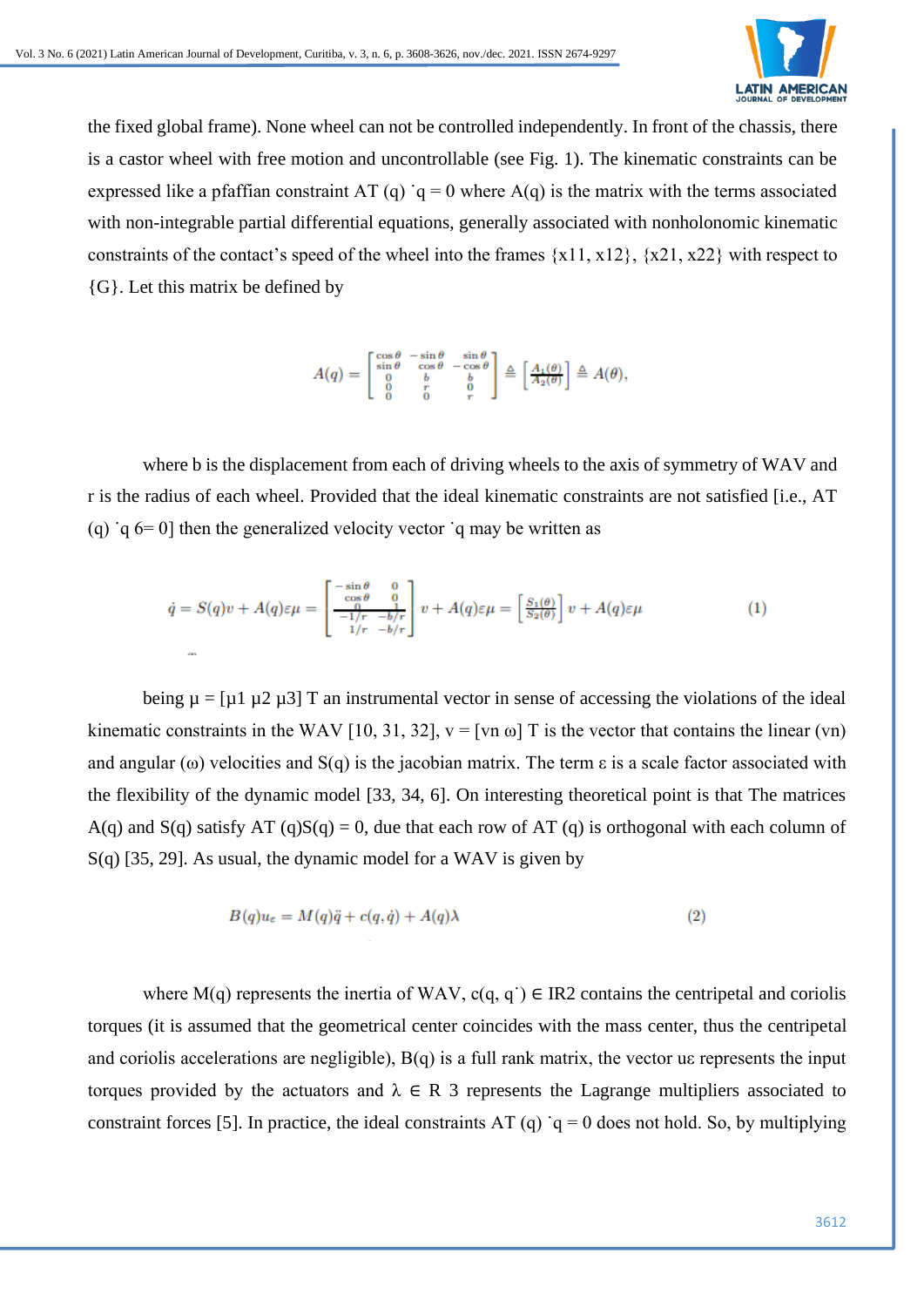

both sides of (1) by AT (q), and by using AT (q)S(q) = 0 (since one-forms in A(q) as well as one-forms in  $S(q)$  are mutually annihilated) is obtained that

$$
A^T(q)\dot{q} = A^T(q)A(q)\varepsilon\mu.
$$
\n(3)

**Assumption 1.** Assume that the norm of AT (q)A(q)εμ is limited, i.e., kAT (q)A(q)εμk  $\leq \xi$ , where  $\xi$  is a non-negative known function which depends on the lateral acceleration of the robot and the deformation of the wheels.

If  $ε = 0$  then (3) becomes the ideal constraints. In other words, the parameter  $ε$  governs the dissatisfaction of the kinematic constraints and it must be included into the dynamic model. To this end, we propose a singularly perturbed dynamic model for the WAV, like in [30, 6, 7], defined by the following state-space:

$$
\begin{cases}\n\dot{x} = B_0(q)v + \left[\varepsilon B_1(q) + B_2(q)\right]\mu + B_3(q)u_{\varepsilon} \\
\varepsilon \dot{\mu} = C_0(q)v + \left[\varepsilon C_1(q) + C_2(q)\right]\mu + C_3(q)u_{\varepsilon} \\
y = P_0(q)\n\end{cases} \tag{5}
$$

where  $x = \lceil q \rceil v \rceil$  an be used to denote the "slow" variables and  $\mu$  beyond its instrumental meaning can be used to denote the "fast" variables;  $\mu \varepsilon = \int \mu \varepsilon$ ,  $\mu \varepsilon$  and  $\mu$  and  $\mu$  manipulated inputs associated with the torques at the motors and  $y = [y1 y2]$  T has the cartesian coordinates of a point p located at a distance l of the symmetry axis of the WAV, i.e., it was defined:

$$
y = \begin{bmatrix} y_1 \\ y_2 \end{bmatrix} = P_0(q) \triangleq \begin{bmatrix} x_1 - l\sin\theta \\ x_2 + l\cos\theta \end{bmatrix}.
$$
 (7)

When  $\varepsilon = 0$  the model defined by (4)-(6) is called rigid model. When  $\varepsilon$  6= 0 the model is called flexible model [29]. The matrices  $Bi(q)$ ,  $Ci(q)$ , for  $i = 0, 1, 2, 3$ , are successively:

$$
B_0(q) = \begin{bmatrix} S(\theta) \\ \Delta_0 \end{bmatrix}, \quad B_1(q) = \begin{bmatrix} A(\theta) \\ \Delta_1 \end{bmatrix}, \quad B_2(q) = \begin{bmatrix} 0_{5 \times 3} \\ \Delta_2 \end{bmatrix}, \quad B_3(q) = \begin{bmatrix} 0_{5 \times 2} \\ \Delta_3 \end{bmatrix},
$$

$$
C_0(q) = \begin{bmatrix} -\dot{\theta} \cos 2\theta & 0 \\ 1/3 \dot{\theta} \sin 2\theta & 0 \\ -1/3 \dot{\theta} \sin 2\theta & 0 \end{bmatrix}, \quad C_1(q) = \begin{bmatrix} 0 & \dot{\theta} & -\dot{\theta} \\ 1/3 \dot{\theta} & 0 & 0 \\ 1/3 \dot{\theta} & 0 & 0 \end{bmatrix}, \quad C_2(q) = \begin{bmatrix} a_3 D_o & 0 & 0 \\ 0 & a_4 G_o & a_4 G_o \\ 0 & a_4 G_o & a_4 G_o \end{bmatrix}, \quad C_3(q) = \begin{bmatrix} 0 & 0 \\ a_1 & 0 \\ 0 & a_1 \end{bmatrix},
$$

being

$$
\Delta_0 = \begin{bmatrix} 1/3 \dot{\theta} \sin 2\theta & 0 \\ 0 & 0 \end{bmatrix}, \ \ \Delta_1 = \begin{bmatrix} -1/3 \dot{\theta} & 0 & 0 \\ 0 & 0 & 0 \end{bmatrix}, \ \ \Delta_2 = \begin{bmatrix} 0 & 0 & 0 \\ 0 & a_2 G_o & a_2 G_o \end{bmatrix}, \ \ \Delta_3 = \begin{bmatrix} -a_1 & a_1 \\ -a_1 & -a_1 \end{bmatrix}
$$

with

$$
a_1 = \frac{r^2}{3 I_w}, \ \ a_2 = -\frac{2 I_w b^2 - 2 I_c r^2}{I_c I_w (\delta + V)}, \ \ a_3 = -\frac{4}{m (\delta + V)}, \ \ a_4 = -\frac{2 b^2}{I_c (\delta + V)} - \frac{r^2}{I_w (\delta + V)}
$$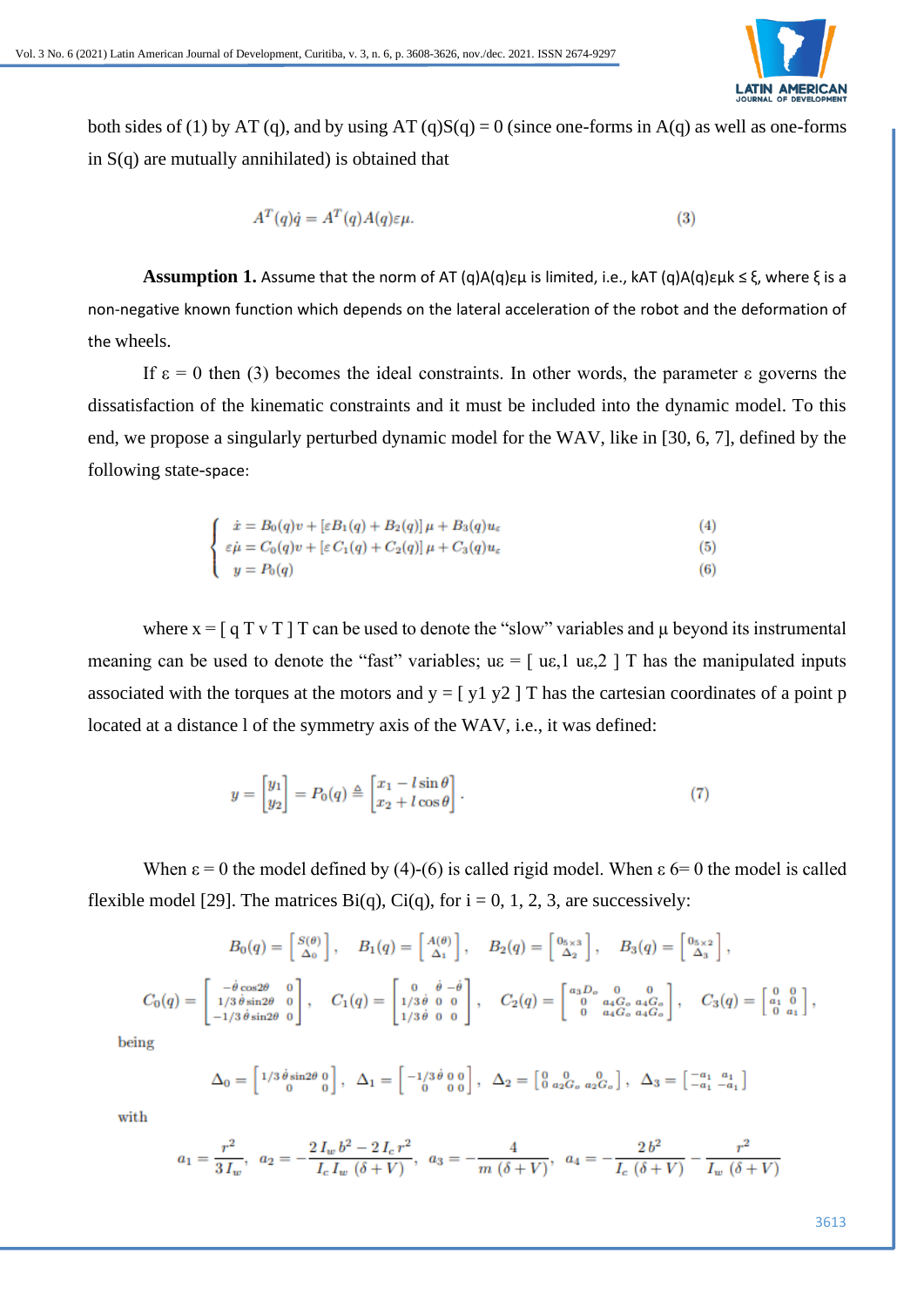

where the parameter V is the velocity of the wheel center and  $\delta$  is a "small" positive constant to avoid the numerical problem for small values of V (i.e., for small values of V , it is replaced by V  $+\delta$ ). The parameters

Figure 2: Configuration of the Pioneer's WAV on the curve C by using a curve-viewpoint described by three variables, s, d, α.



(a) Pioneer's WAV on the curve  $C$ .



(b) V-rep Scene with Pioneer and Lemniscate used to simulations tests in Subsection 4.2.

D<sup>o</sup> and G<sup>o</sup> are normalized values defined by

$$
D_o = \varepsilon D \qquad \text{and} \qquad G_o = \varepsilon G,\tag{8}
$$

where D and G are the stiffness coefficients for the transversal and longitudinal movements of each wheel, respectively. Throughout the work reported here, it will be taken two assumptions: i) the longitudinal and transversal stiffness coefficients (G and D, respectively) are the same for the three wheels and  $\varepsilon = \inf\{1/G, 1/D\}$  and ii) the velocities of both driving wheels at their center are taken to be identical, and more precisely, equal to average velocity:

$$
V = \left(\dot{x}_1^2 + \dot{x}_2^2 + \dot{\theta}^2\right)^{1/2}.\tag{9}
$$

## 2.1 KINEMATIC CURVILINEAR MODEL ON TASK SPACE

The work reported here will use a scaling function s :  $[0, T] \rightarrow [0, 1]$  on domain time for any known time T in order to achieve different configurations  $\theta$  by using linear paths in the configuration space C. In this way, there is a function q,  $q(s)$ ,  $q(s(t))$  for  $\forall$  t  $\in$  [0, T]. Normally s is associated with polynomial description on domain time (e.g., s-curve time scalings or third-order/fifth-order polynomials) but here it will be considered as a curvilinear coordinate along a differentiable simple curve C defined by one of its points, the unitary tangent vector at the point and its curvature  $\kappa(s)$ . The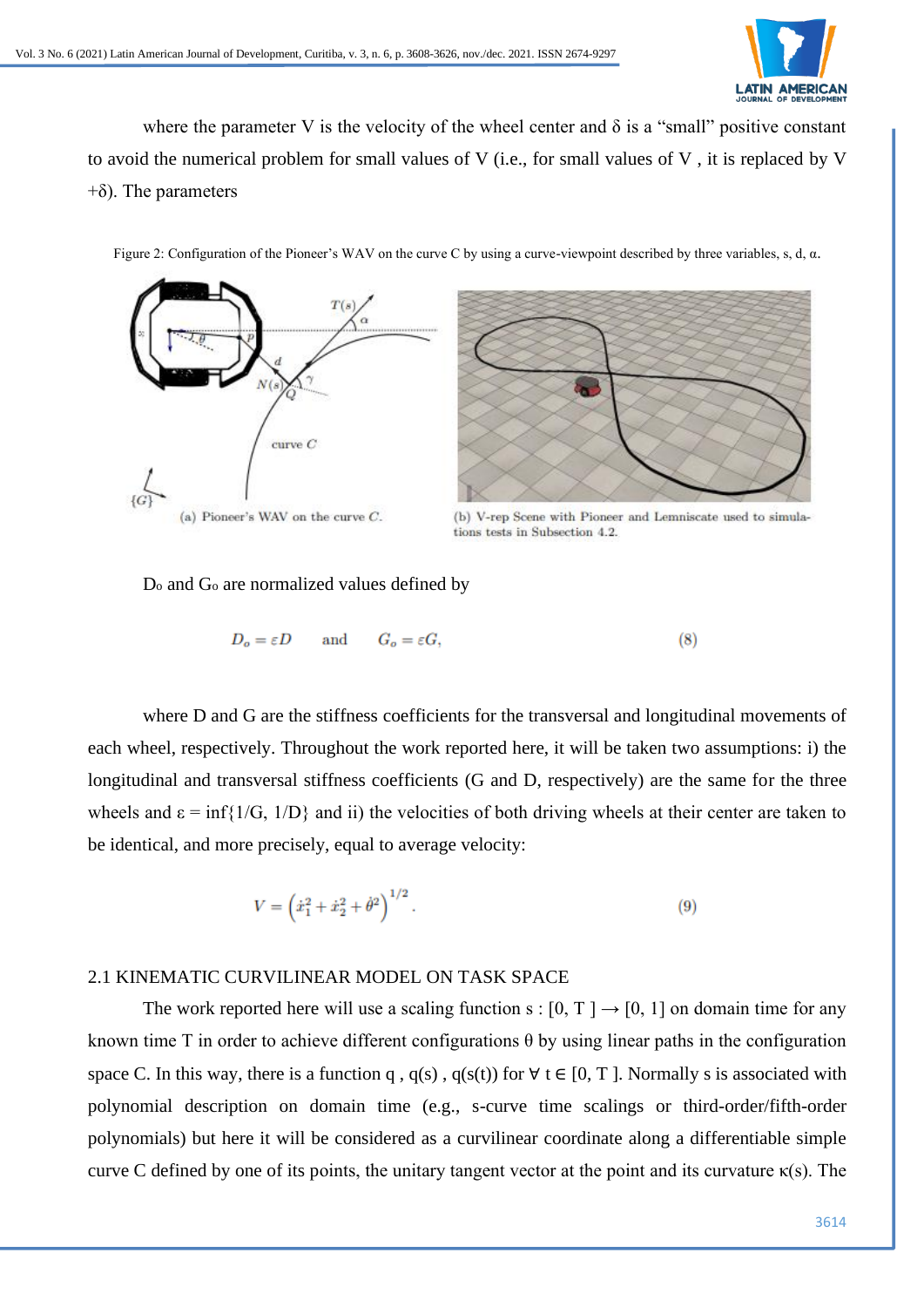

following assumptions will be considered in order to make the controller design easy [9, 33, 34]. Without lost of generality, let  $|\kappa(s)| \leq 1/R$ ,  $\forall$  s where  $R > 0$  is a constant. For a given point Q in the curve C, assume the curvilinear coordinate at Q is s, and  $\{Q, T (s), N(s)\}\$ is the Frenet frame on the curve at point Q, being T (s) the tangent vector at point Q and N(s) the normal vector at same point (see Fig. 2). The distance between point p and the curve C is smaller than R, thus the projection of point p on the curve is unique and denoted as Q. Now, let |pQ| be the distance between the two points p and Q,  $\alpha$  be the orientation of the WAV with respect to the tangent vector T (s) of the curve C at point Q, given a desired velocity  $v * n > 0$  (see Fig. 2). The control problem considered in this paper is finding a controller us for system (4)-(6) such that  $|pQ|$ ,  $|a|$  and  $|vn - v * n|$  are as small as possible when time approaches to the infinity. The position of point p is parameterized by (s, d), where d is the coordinate of point p along N(s). Noting4  $\alpha = \theta - \gamma$ , the WAV's configuration can be now parameterized by  $p = [p1, p2, p3]$  T = [s, d, a] T.

Usually, by using classic mechanic and also proposed in [36, 9, 18, 37, 38]:

$$
\dot{p}_1 = \frac{v_n \cos p_3 + \varepsilon \sin p_3}{1 - \kappa (p_1)p_2} \tag{10}
$$

$$
\dot{p}_2 = v_n \sin p_3 - \varepsilon \cos p_3 \tag{11}
$$

$$
\dot{p}_3 = \omega - \frac{v_n \,\kappa(p_1) \cos p_3}{1 - \kappa(p_1)p_2} - \frac{\varepsilon \kappa(p_1) \sin p_3}{1 - \kappa(p_1)p_2} \tag{12}
$$

From now on, the speed vn will be considered as a function on s which may depend on the variables in p. Noting that equations (10)-(12) are well-defined if  $|p2| < R$ . In this way, the synthesized control law will guarantee such condition.

## **3 ORIENTED MANIFOLD: LIE GROUP APPROACH**

The controller is designed in two parts. The first part, a kinematic controller for subsystem defined by (10)-(12) is designed with the aid of an appropriate transformation. In the second part, a robust nonlinear state feedback based controller is proposed with the aid of the inverse dynamics and the controller obtained in the first part. Taking into account the proposal in [32], let M an oriented manifold such that the set of the vector fields twice differentiable, X∞(M), is a Lie algebra with infinity dimension. Any open set  $U \subset M$  will be described by p1, p2 and p3. In this way, the following proposals are made about M: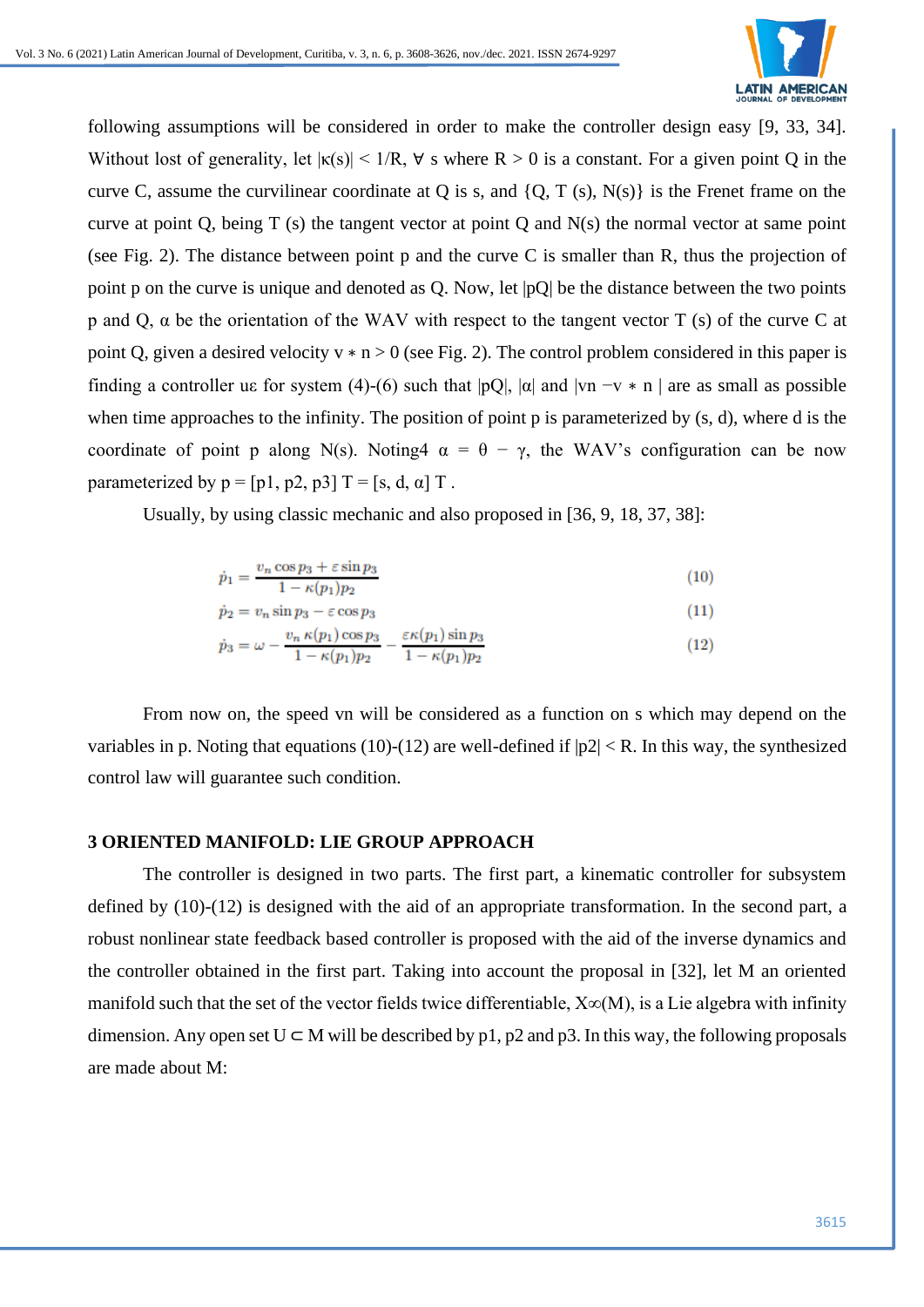

1. Let  $\Omega$ k c (M) be the set of k-forms on M with compact support. For any w  $\in \Omega$  k c (M) the exterior derivative of w satisfies dw 6= 0 and

$$
\int_M dw = \int_{\partial M} w,
$$

being ∂M the boundary of M

2. On M, there are three functions  $G1(p)$ ,  $G2(p)$ ,  $G3(p) \in \Omega$  0 c (M) such that

$$
dG_i(p) = \sum_{j=1}^{3} g_{ij}(p) dp^j
$$

where, according to [31, 32], g11 = 1, g12 =  $(1 - \kappa(p1)p2)$  tan p3, g13 =  $-\kappa(p1)$ , g21 = g22 = 0, g23 = 1, g31 = sin p3  $1-\kappa(p1)p2$ ,  $g32 = -\cos p3$ ,  $g33 = -\kappa(p1)\sin p31-\kappa(p1)p2$ .

- 3. For any vector field proposed above the Lie bracket  $[\cdot, \cdot] : X \infty(M) \times X \infty(M) \to X \infty(M)$  is welldefined and it can be used as Lie derivative, i.e, LX (Y) = [X, Y], for  $\forall$  X, Y  $\in$  X $\infty$ (M).
- 4. The vector fields  $Xi(p) \in X\infty(M)$  : M ⊃ U → IR3 ; i = 1, . . . , 3 are continuously differentiable on parameters (p1, p2, p3)  $\in$  U = D1 × D2 × D3 being D1, D2, D3  $\in$  IR open and convex sets. This vector fields are defined formally as

$$
X_i(p) = \left[ \begin{array}{ccc} g_{i1} & g_{i2} & g_{i3} \end{array} \right]^T.
$$

5. Let E(p) ∈ X∞(M) : M  $\supset$  U  $\rightarrow$  IR3 be the error of the trajectory tracking associated with p, formally defined as a vector field  $E: C\infty(M) \to C\infty(M)$  in M such that it is continuously differentiable on parameters (p1, p2, p3)  $\in$  U and it can be used like differential operator that satisfies Leibniz rule, i.e,  $E(f) = L(f)$ , for  $\forall f \in C \infty(M)$  and  $L(\cdot)$  denotes symbolically the Leibniz rule. This vector field is defined formally as

$$
E(p)=\left[\begin{array}{c} p_1\\ \\ \left[X_1,\frac{2R}{\pi}\tan\frac{\pi p_2}{2R}\right]+k_2\frac{2R}{\pi}\tan\frac{\pi p_2}{2R}+\frac{\xi}{v_n^*}\sec^2\left(\frac{\pi p_2}{2R}\right)\tanh\left(\frac{2R\xi}{\pi\delta_1}\tan\frac{\pi p_2}{2R}\sec^2\left(\frac{\pi p_2}{2R}\right)\right)\end{array}\right]
$$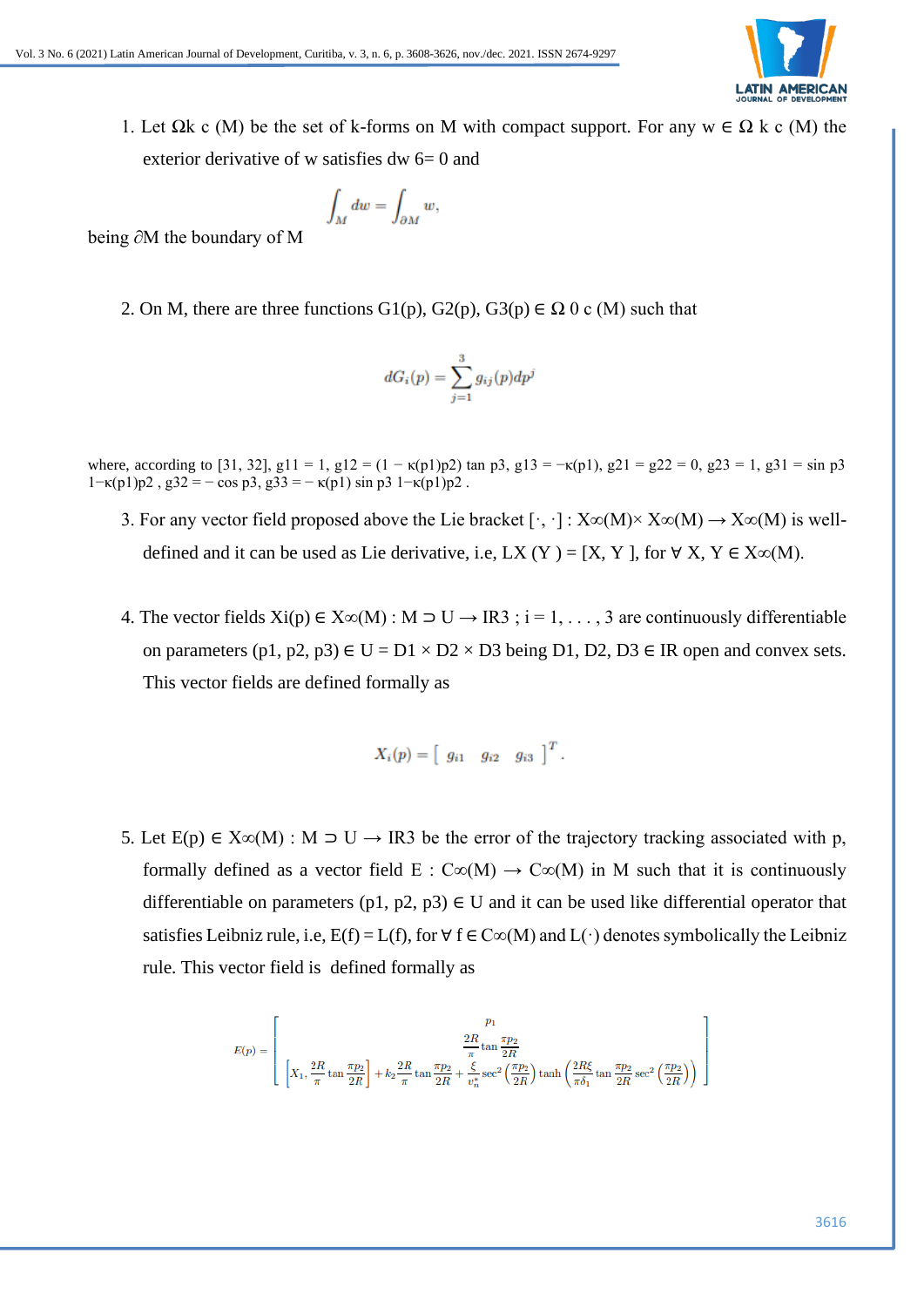

## 3.1 NON-LINEAR CONTROL FOR KINEMATIC PROBLEM

According to [31, 32, 39], in order to relate bought coordinates systems it will be defined the following nonlinear transformation associated to the control inputs:

$$
W(p, v) = \Pi_2^{-1}(p)v,
$$
\n(13)

where  $\Pi 2(p)$ :  $M \rightarrow IR2 \times 2$  is a LPV-based operator, such that

$$
\Pi_2^{-1}(p) = \begin{bmatrix}\n\frac{\cos p_3}{1 - \kappa(p_1)p_2} \\
\frac{\cos p_3}{1 - \kappa(p_1)p_2} \left( \left[ X_1, \left[ X_1, \frac{2R}{\pi} \tan \frac{\pi p_2}{2R} \right] \right] + \frac{1}{v_n^*} \left( \left[ X_1, \xi \sec^2 \left( \frac{\pi p_2}{2R} \right) \times \cdots \right] \right) \\
\cdots \\
\frac{\cos p_3}{1 - \kappa(p_1)p_2} \left( \frac{\pi p_2}{2R} \tan \frac{\pi p_2}{2R} \sec^2 \left( \frac{\pi p_2}{2R} \right) \right) \right) \\
\cdots \\
\frac{\cos p_3}{1 - \kappa(p_1)p_2} \sec^2 \left( \frac{\pi p_2}{2R} \right) \right) \\
\cdots \\
\frac{\cos p_3}{1 - \kappa(p_2)p_2} \tan \left( \frac{2R\xi}{\pi \delta_1} \tan \frac{\pi p_2}{2R} \tan \frac{\pi p_2}{2R} \right) \\
\cdots \\
\frac{\cos p_3}{1 - \kappa(p_1)p_2} \left( \frac{1}{2R} \tan \frac{\pi p_2}{2R} \tan \frac{\pi p_2}{2R} \right) \right)
$$

where  $k2 > 0$  and  $\delta$ 1 > 0 are design parameters and W(p) contains the control actions. In this way, by differentiating E(p) yields

$$
\dot{E}(p) = \left[ \begin{bmatrix} 1 & 0 \\ \left[ X_1, \frac{2R}{\pi} \tan \frac{\pi p_2}{2R} \right] & 0 \\ 0 & 1 \end{bmatrix} W(p) \right]
$$
  
+
$$
\left[ \begin{bmatrix} \frac{\varepsilon}{v_n} \frac{\partial W_1(p, v)}{\partial p_3} \\ \frac{\dot{v}_n^* \xi}{(v_n^*)^2} \sec^2 \left( \frac{\pi p_2}{2R} \right) \tanh \left( \frac{2R\xi}{\pi \delta_1} \tan \frac{\pi p_2}{2R} \sec^2 \left( \frac{\pi p_2}{2R} \right) \right) + \varepsilon \left[ X_3, \left[ X_1, \frac{2R}{\pi} \tan \frac{\pi p_2}{2R} \right] \right] + \varepsilon \phi \end{bmatrix} \right] (14)
$$
  
where  

$$
\phi = k_2 \left[ X_3, \frac{2R}{\pi} \tan \frac{\pi p_2}{2R} \right] + \frac{1}{v_n^*} \left[ X_3, \xi \sec^2 \left( \frac{\pi p_2}{2R} \right) \tanh \left( \frac{2R\xi}{\pi \delta_1} \tan \frac{\pi p_2}{2R} \sec^2 \left( \frac{\pi p_2}{2R} \right) \right) \right].
$$

Let V (p)|U−D3 be a Lyapunov function constrained to the convex and open set D1 × D2 such that

$$
V(p)=\frac{1}{2}E^T(p)E(p)
$$

and by differentiating it along the closed-loop represented by (14), it is obtained

$$
\dot{V}(p)|_{\mathcal{U}-D_3} = -k_2 v_n^* \left(\frac{2R}{\pi} \tan \frac{\pi p_2}{2R}\right)^2 - \frac{2R}{\pi} \tan \frac{\pi p_2}{2R} \xi \sec^2 \left(\frac{\pi p_2}{2R}\right) \tanh \left(\frac{2R\xi}{\pi \delta_1} \tan \frac{\pi p_2}{2R} \sec^2 \left(\frac{\pi p_2}{2R}\right)\right) \n+ \varepsilon \frac{2R}{\pi} \tan \frac{\pi p_2}{2R} \left[X_3, \frac{2R}{\pi} \tan \frac{\pi p_2}{2R}\right] - E_3(p)\xi \tanh \left(\frac{E_3(p)\xi}{\delta_1} \left[X_3, \left[X_1, \frac{2R}{\pi} \tan \frac{\pi p_2}{2R}\right]\right] + \frac{E_3(p)\xi\phi}{\delta_1}\right) \n+ E_3(p)\varepsilon \left[X_3, \left[X_1, \frac{2R}{\pi} \tan \frac{\pi p_2}{2R}\right]\right] + E_3(p)\varepsilon\phi - k_3 v_n^* E_3^2(p).
$$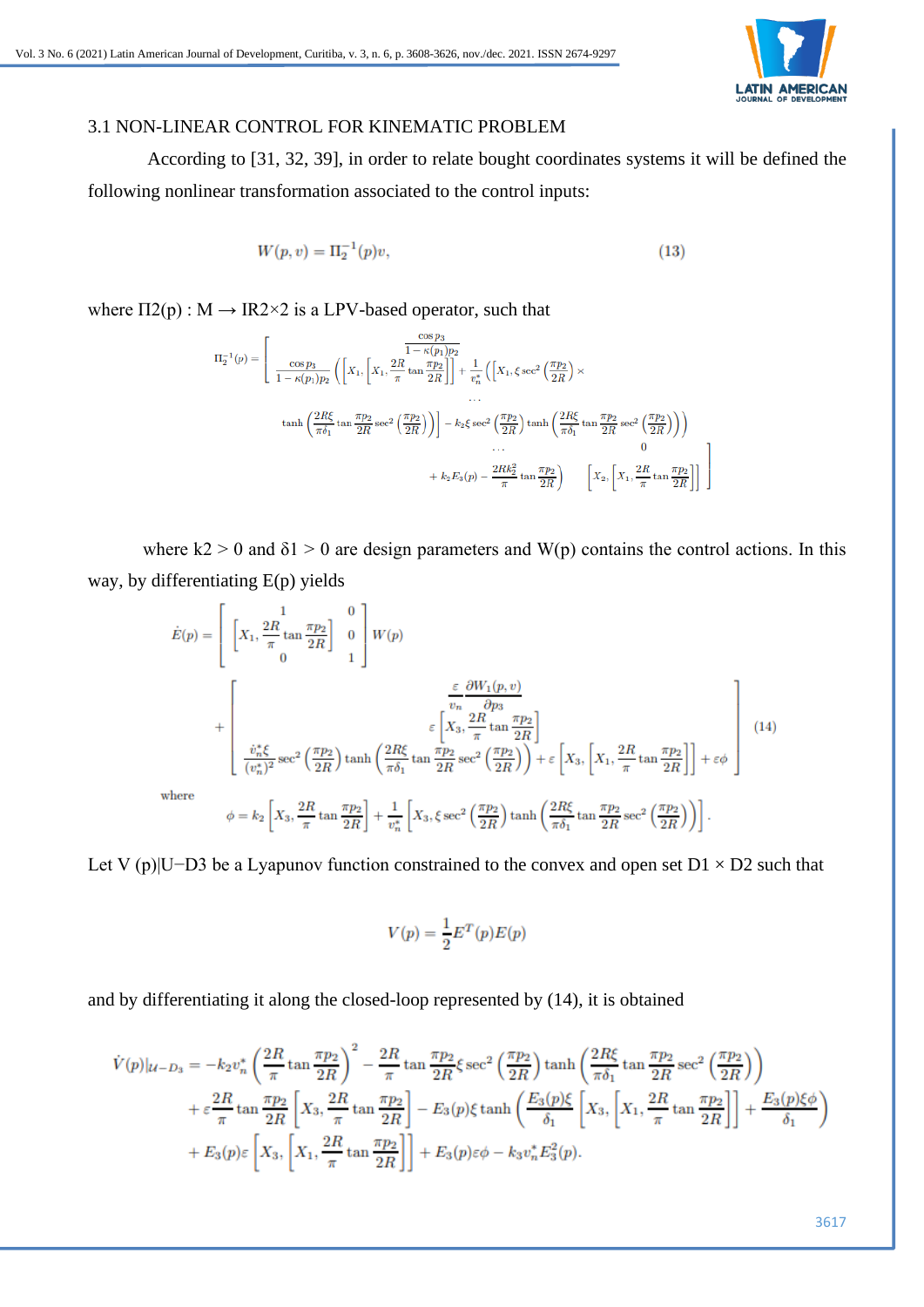

Taking into account the inequalities in [40], it can be stated that

$$
-\frac{2R\xi}{\pi}\tan\frac{\pi p_2}{2R}\sec^2\left(\frac{\pi p_2}{2R}\right)\tanh\left(\frac{2R\xi}{\pi\delta_1}\tan\frac{\pi p_2}{2R}\sec^2\left(\frac{\pi p_2}{2R}\right)\right)+\left|\frac{2R\xi}{\pi}\tan\frac{\pi p_2}{2R}\left[X_3,\frac{2R}{\pi}\tan\frac{\pi p_2}{2R}\right]\right|\le\rho\delta_1
$$

$$
-E_3(p)\xi\left(\left[X_3,\left[X_1,\frac{2R}{\pi}\tan\frac{\pi p_2}{2R}\right]\right]+\phi\right)\tanh\left(\frac{E_3(p)\xi}{\delta_1}\left[X_3,\left[X_1,\frac{2R}{\pi}\tan\frac{\pi p_2}{2R}\right]\right]+\frac{E_3(p)\xi\phi}{\delta_1}\right)
$$

$$
+\left|E_3(p)\xi\left(\left[X_3,\left[X_1,\frac{2R}{\pi}\tan\frac{\pi p_2}{2R}\right]\right]+\phi\right)\right|\le\rho\delta_1,
$$

where  $\rho$  is a constant which satisfies  $\rho = e - (\rho + 1)$  (i.e.,  $\rho = 0.2785$ ). Thus

$$
\dot{V}(p)|_{\mathcal{U}-D_3} \le -k_2 v_n^* \left(\frac{2R}{\pi} \tan \frac{\pi p_2}{2R}\right)^2 - k_3 v_n^* E_3^2(p) + 2\rho \delta_1 \le -2 \min\{k_2 \delta_v, k_3 \delta_v\} V(p)|_{\mathcal{U}-D_3} + 2\rho \delta_1,
$$

i.e., V (p) constrained to set  $D1 \times D2$  converges exponentially to a small ball containing the origin with maximum convergence rate min ${2k2\delta v, 2k3\delta v}$ . So, by assuming  $v * n > \delta v > 0$  and if

$$
W(p,v) = \begin{bmatrix} v_n^* \\ -\xi \left( \left[ X_3, \left[ X_1, \frac{2R}{\pi} \tan \frac{\pi p_2}{2R} \right] \right] + \phi \right) \tanh \left( \frac{E_3(p)\xi}{\delta_1} \left[ X_3, \left[ X_1, \frac{2R}{\pi} \tan \frac{\pi p_2}{2R} \right] \right] + \frac{E_3(p)\xi\phi}{\delta_1} \right) \end{bmatrix}
$$

$$
-k_3 E_3(p) v_n^* - \frac{2R}{\pi} \tan \frac{\pi p_2}{2R} v_n^* + \frac{\dot{v}_n^* \xi}{(v_n^*)^2} \sec^2 \left( \frac{\pi p_2}{2R} \right) \tanh \left( \frac{2R\xi}{\pi \delta_1} \tan \frac{\pi p_2}{2R} \sec^2 \left( \frac{\pi p_2}{2R} \right) \right) \end{bmatrix}
$$
(15)

In this way, the radius of the ball can be adjusted by the parameter  $\delta$ 1 to guarantee that  $E_2(p)$ and  $E3(p)$  converges. Now, from  $(13)$  and  $(15)$  is obtained that

$$
v = \Pi_2(p)W(p, v) \tag{16}
$$

The equation (16) is so-called the kinematic controller for the WAV.

#### 3.2 DYNAMIC CONTROLLER

Like in [6, 29], assuming that the control input us is a smooth function of time us, us(q, v) then, for  $\varepsilon = 0$ , the equation (5) can be rewritten as follows:

$$
C_0(q)v + C_2(q)\mu + C_3(q)u_{\varepsilon}(q, v) = 0, \qquad (17)
$$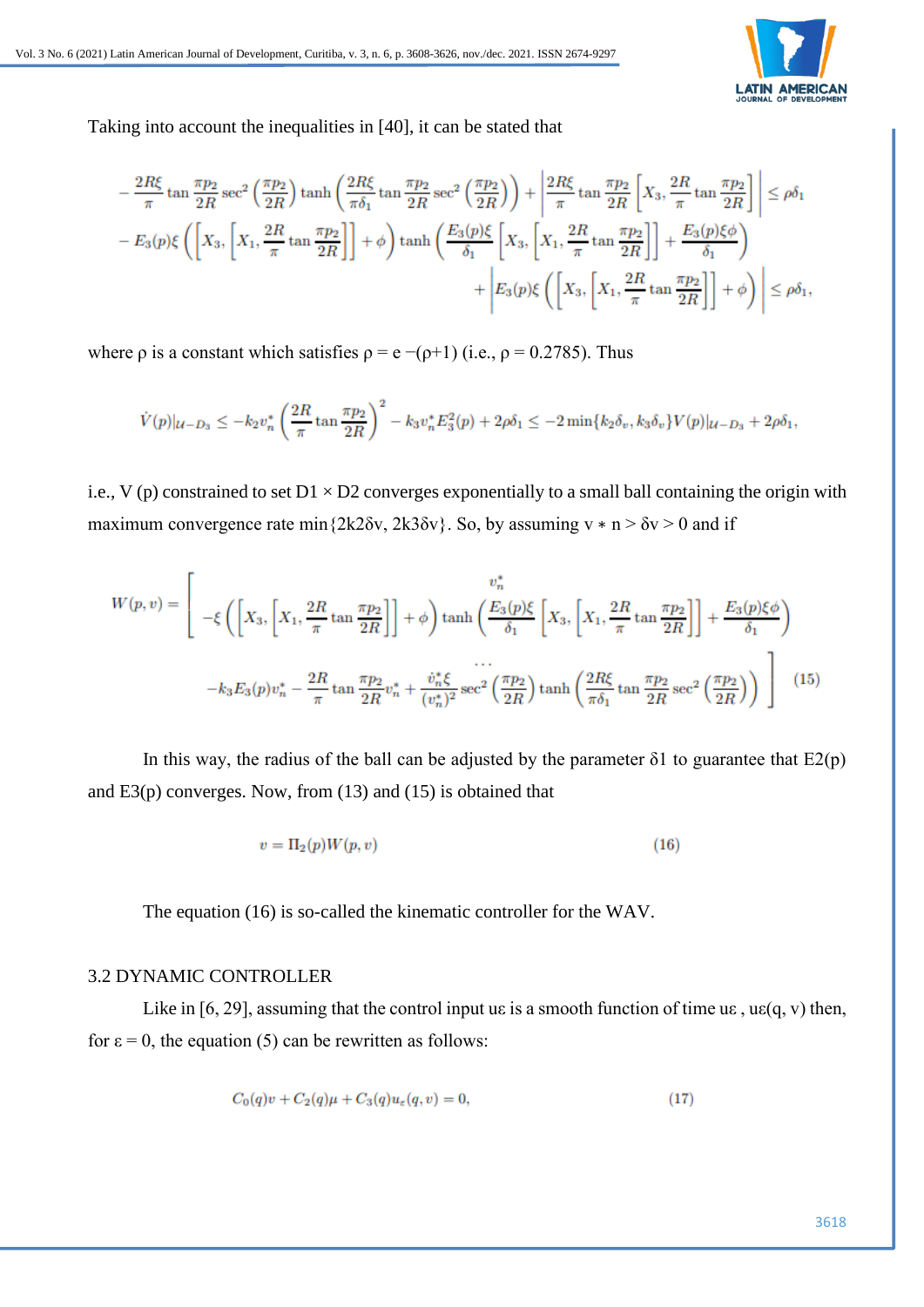

The model defined by (4)-(6) is in standard form if only if (17) has  $k \ge 1$  distinct isolated roots. Indeed, the root of (17), here denoted by  $\bar{u}$ , is

$$
\bar{\mu} = -C_2^{-1}(q) \left[ C_3(q) u_{\varepsilon}(q, v) + C_0(q) v \right],\tag{18}
$$

thus the reduced system associated is obtained by substituting (18) in (4):

$$
\dot{\bar{x}} = B_0(q)v - \left[\varepsilon B_1(q) + B_2(q)\right]C_2^{-1}(q)\left[C_3(q)u_{\varepsilon}(q, v) + C_0(q)v\right] + B_3(q)u_{\varepsilon}; \text{ for } \bar{x}(0) = x_0,\tag{19}
$$

and the boundary layer system is

$$
\frac{d\hat{\mu}}{d\tau} = C_0(q)v_0 + \left[\varepsilon C_1(q_0) + C_2(q_0)\right](\hat{\mu} + \bar{\mu}) + C_3(q_0)u_\varepsilon; \text{ for } \hat{\mu}(0) = \mu_0 - \bar{\mu}_0,
$$
\n(20)

where  $\tau = t/\varepsilon$ , v0, q0 are interpreted as fixed parameters and  $\mu = \mu - \mu^{-}$  being  $\mu = \mu - \mu^{0}$  equal to (18) evaluated in v0, q0.

Now, it can be introduced some conditions that are widely treated in [6, 30]. Initially it can assume that there are T,  $\lambda$ 1,  $\lambda$ 2,  $\varepsilon$ 0 and the balls Z1 = (0;  $\lambda$ 1), Z2 = (0;  $\lambda$ 2) such that i) the matrices Bi(q) and Ci(q) in the model (4)-(6) (for  $i = 0, \ldots, 3$ ) and their partial derivatives with respect to x,  $\mu$  and  $\varepsilon$ are continuous in  $Z1 \times Z2 \times [0, \epsilon 0] \times [0, T]$ , ii) the function (18) and  $\epsilon C1(q) + C2(q)$  have continuous first partial derivatives, iii) the reduced system (19) has an unique solution  $\bar{x}$  defined on [0, T ] which belongs to Z1, iv)  $\mu = 0$  is an exponentially stable equilibrium point of the boundary layer system (20) uniformly in the parameter x0. Furthermore,  $\mu$ 0 – $\mu$ <sup>-</sup>(0) belongs to its domain of attraction. This condition implies that  $\hat{\mu}(\tau)$  exists for  $\tau \ge 0$  and that  $\lim \tau \to +\infty$   $\mu(\tau) = 0$ .

Complementarily, Tikhonov's theorem states the relation between x and  $\bar{x}$  on one hand and  $\mu$ ,  $\mu$ <sup>-</sup> and  $\mu$  on the other hand [6, 30, 31]. According of this theorem, for a system in a standard form, if the Conditions (i)-(iv) are satisfied, then there exist positive constants v1, v2 and  $\epsilon$  \* such that if kx0k  $\langle v_1, k_1 u_0 - u_0 k \rangle \langle v_1 u_1 + v_2 u_2 \rangle$  and  $\varepsilon \langle \varepsilon \rangle$  then the following approximations are valid for  $t \in [0, T]$ :

$$
x(t) = \bar{x}(t) + \mathcal{O}(\varepsilon)
$$
  
\n
$$
\mu(t) = \bar{\mu}(t) + \hat{\mu}(\tau) + \mathcal{O}(\varepsilon)
$$
\n(22)

where  $O(\epsilon)$  represents a quantity of the order of  $\epsilon$ . With the Tikhonov's theorem is guaranteed that there exists t1 > 0 such that the approximation  $\mu(t) = \mu(t) + O(\epsilon)$  is valid for  $t \in [t1, T]$ . Leaving only choose an appropriate value for ε.

The global feedback control  $ue = ue(q, v)$  is projected by using the inverse dynamics of (2) and the second derivative of (1). Thus,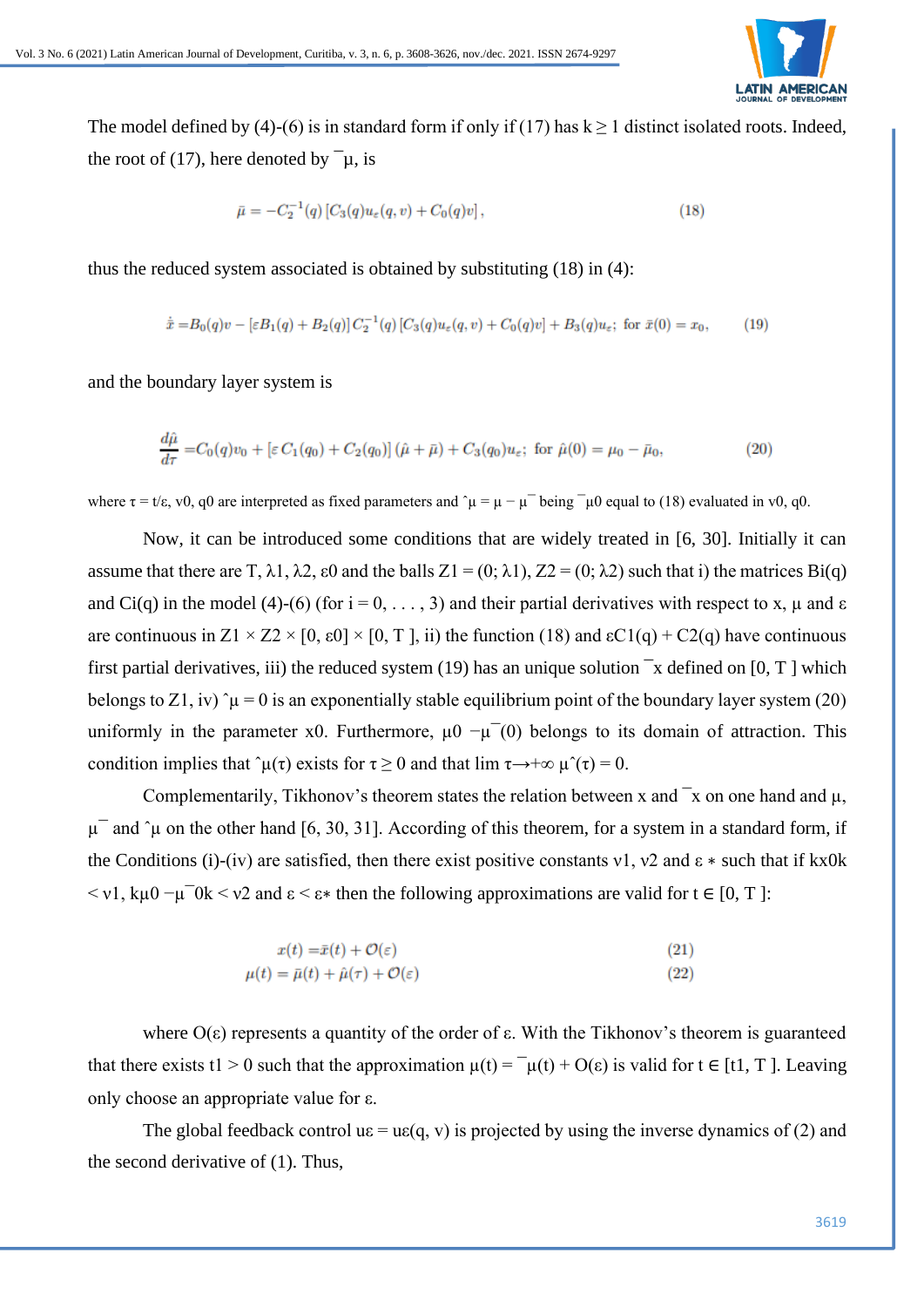

$$
\ddot{q} = \left[\frac{\partial S}{\partial q}S(q)v\right]v + S(q)\dot{v}.
$$
\n(23)

Eliminating Lagrange multipliers in (2) and using the relation (23) give

$$
\dot{v} = \left[S^T(q)MS(q)\right]^{-1} S^T(q) \left[Bu_{\varepsilon} - M\left[\frac{\partial S}{\partial q}S(q)v\right]v\right],\tag{24}
$$

consequently, the law uε is defined by the inverse of (24):

$$
u_{\varepsilon} = \left[S^{T}(q)B(q)\right]^{-1} \left\{ S^{T}(q) \left[M(q)S(q)\rho M(q)\left[\frac{\partial S}{\partial q}S(q)v\right]v\right] \right\}.
$$
 (25)

By substituting (25) in (24) is obtained  $\rho = v$ , and, by substituting (16) and (1) in this last equation yields,

$$
\rho = \left\{ \frac{\partial \Pi(p)}{\partial p} \dot{p} \right\} W(p, v) + \Pi(p) \dot{W}(p, v) \tag{26}
$$

where, according items (1)-(2), there are two functions  $S1(p)$ ,  $S2(p) \in \Omega$  0 c (M) such that there are two 1-forms  $dSi(p) = h\nabla Si(p)$ , dpi  $\in \Omega$  1 c (M), for  $\forall p \in M$  where dp = [dp1 dp2 dp3 ] T represents a linear function on dual space (IR3 )  $*$ , i.e, dpi (p) = pi . Thus, the jacobian operator  $\partial\Pi(p)/\partial p$  can also be written as  $[\nabla S1(p) \text{ T } \nabla S2(p) \text{ T }]$ . The proposed controller in (25) and (26) combines existing results in singular

Figure 3: Simulation of the computational cost of the control law (25) according to the values of  $\varepsilon$  defined by  $\varepsilon = 10$ −n $\varepsilon$  + Nε10−nε+1 and evolution of the boundary layer system.



(a) Simulation of the computational cost of the control law (25). Imminent instability when  $\varepsilon \geq 5 \times 10^{-5}$  ( $N_{\varepsilon} = 0.4$ and  $n_{\varepsilon} = 5$ ).

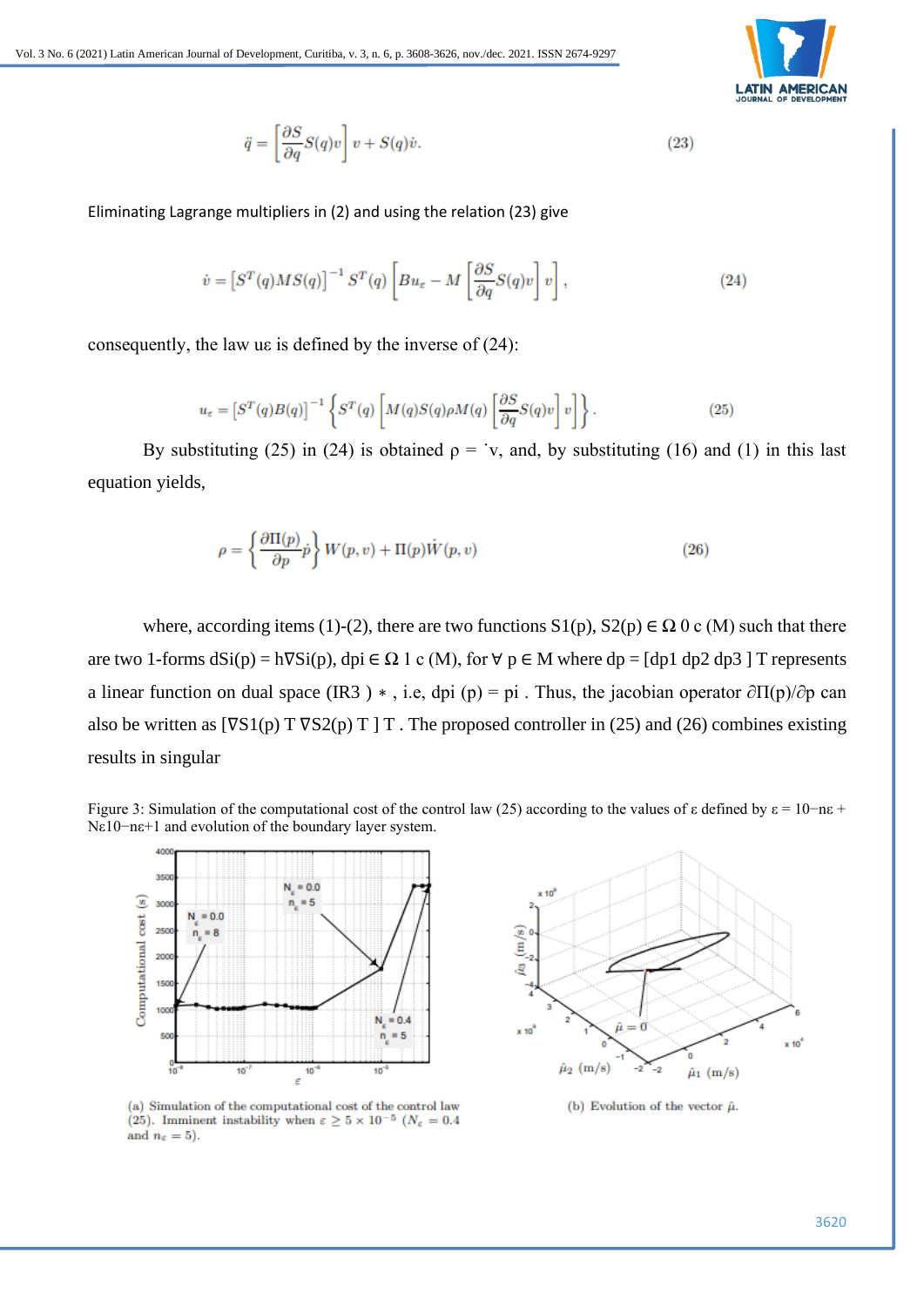

techniques when the slipping is included into the dynamic model [29, 20] whenever the kinematic controller is synthesized on an oriented manifold M. Unlike contributions which use manifolds of  $\mu$  in order to linearize the dynamic model [17, 41, 14, 15], the work reported here includes the flexibility (represented by parameter ε) within the kinematic model (see the inclusion of ε and ξ in  $(10)-(12)$  and  $(15)$ , respectively).

## **4 ACCESSING THE CONTROLLER: SIMULATION RESULTS**

In the kinematic controller, the transformation  $E_2(p) = 2R \pi \tan \pi p^2 2R$  guarantees that  $|p^2|$  < R if E2(p) is bounded. On the other side, if it is necessary that  $|p2| < d0 < R$  during the application of the control action  $W(p)$  (where d0 is a positive constant that represents the initial displacement of the point p) then it can be set as  $E2(p) = 2d0 \pi \tan \pi p2 2d0$ . In order to yields coherent results it should be noted that the initial value of p2 should be less than d0, otherwise, an open-loop control can be first applied to the system such that  $p2 < d0$  (pre-controlling stage).

In order to verify effectiveness of the proposed controller, simulations were done by using the kinematic control defined by (26) and the robust nonlinear state feedback based controller defined by (25). However, we must first know the appropriate value for ε due that Tikhonov's theorem imposes the limit ε ∗ .

Like as previous works of the author, ε's value has a strong relation with flexibility and deformation of the wheels, i.e., it can be said that the value of ε increases with the increasing of the computational cost of the control law (25). Thus, if the friction coefficient increases the wheel deformation increases and it is a significant explanation for the dead-zone nonlinearity in actuators, showing that the computational effort is associated with an attempt of the control law (25) to overcome the dead zone [42, 6].

#### 4.1. SETTING Ε ∗

Let considered the following transformation on ε for a better numerical manipulation:

$$
\varepsilon = 10^{-n_{\varepsilon}} + N_{\varepsilon} 10^{-n_{\varepsilon} + 1} \tag{27}
$$

being nε  $\in$  Z+ and Nε  $\in$  [0, 1]  $\subset$  IR+. Assuming that the coefficients D and G are the same for all wheels and by using of (8) it is chosen  $D0 = G0 = 1$  N. It will be assume that the target trajectory is a lemniscate whose duration will be 4.5 s. The numerical values used in the simulations are as follows:  $m = 17$  Kg,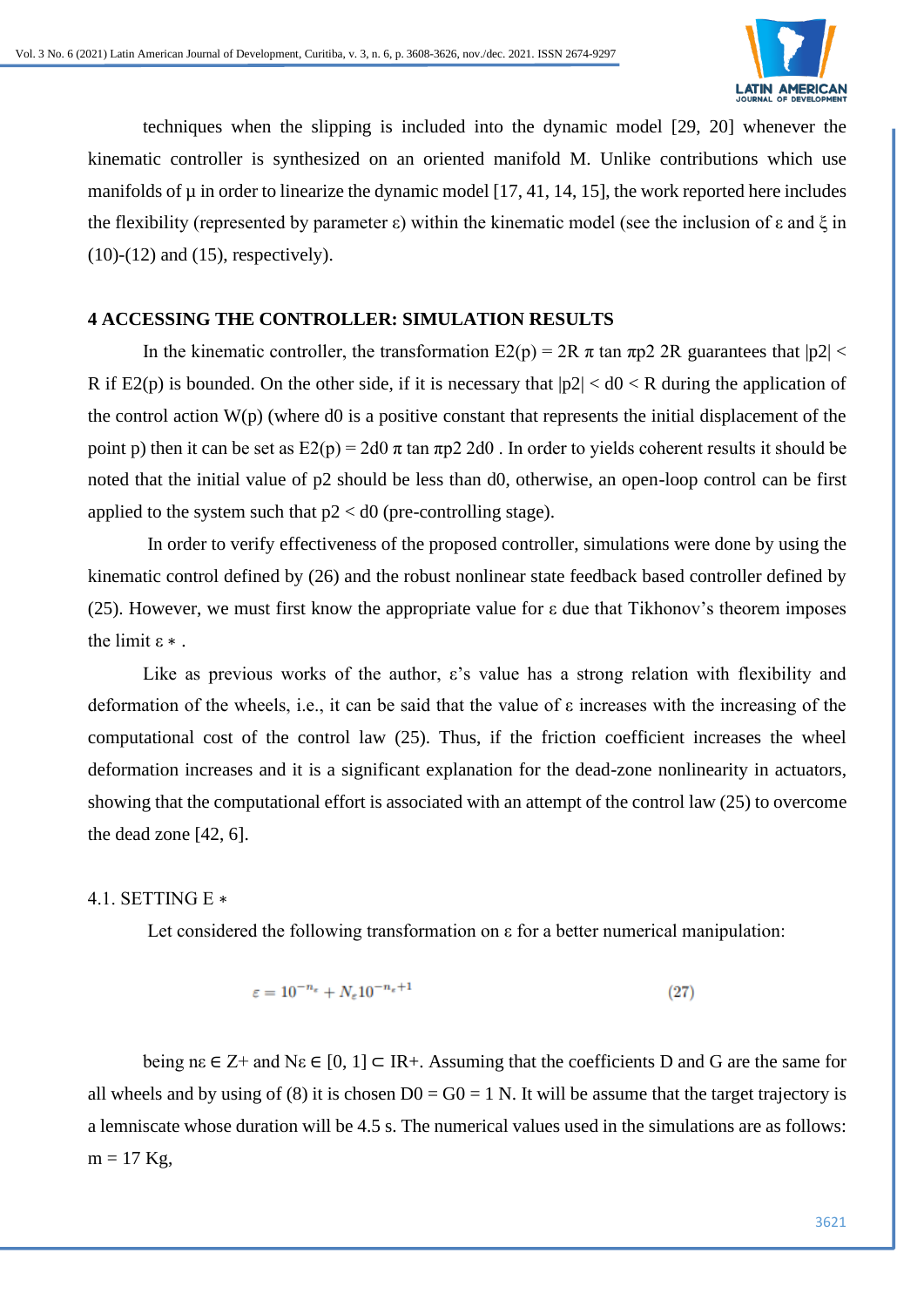

Figure 4: Tracking trajectory for the WAV with a gradual increase in the velocity  $v * n$ .



(a) Tracking trajectory for the WAV with a gradual increase in the velocity  $v_n^*$  by using the control law (25) in the model (4)-(6) for  $\varepsilon \neq 0$ .



(b) Tracking trajectory for the WAV with a gradual increase in the velocity  $v_n^*$  by using the control law (25) in the model (4)-(6) for  $\varepsilon = 0$ .

Ic =  $0.537$  Kg-m2, Iw =  $0.0023$  Kg-m2 (by considering the WRM body like a solid cuboid shape with 0.24m x 0.4m x 0.45m)  $l = 0.2$  m,  $b = 0.24$  m and  $r = 0.095$  m. In the kinematic controller we choose k1 = k2 = 1,  $\delta$ 1 = 0.01 and R = 105 m due that the rhombus has four corners (i.e.,  $\kappa(s) \rightarrow$  $\infty$ ), thus R = 105 m simulates a quasi-infinite curvature. To this end, it was used Simulink/Matlab in order to process data and plotting, however, V-REP platform was also used to verify behavior of Pioneer 3dX WAV according previous parameters.

In Fig. 3(a) is shown the computational cost (measured in seconds) for the interval [10–8, 5  $\times$ 10−5 ] in the domain of ε. It can be seen that the evolution of the computational cost increases when ε increases. According previous works it is well-known that for  $\varepsilon = 5 \times 10 - 5$  (N $\varepsilon = 0.4$  and n $\varepsilon = 5$ ) the system becomes unstable [6] and the tracking is rather impracticable. Thus, it is defined  $\epsilon$  ∗ = 5 × 10−5 in order to remain coherent with Tikhonov's theorem and such that any ε's value greater than ε ∗ will impose an unstable response to the system.

#### 4.2 TRAJECTORY TRACKING

To observe the behavior of the control law (25) when it is applied in the model defined by (4)- (6), we can study the cases in which the model is totally rigid ( $\varepsilon = 0$ ) and flexible ( $\varepsilon = 0$ ), according to the Subsection 3.2. In Fig. 4(a) is shown the tracking made by the control law (25) when  $\varepsilon = 3 \times$ 10−5 such that the condition  $\epsilon < \epsilon$  ≠ (=5 × 10−5) is satisfied.

In Fig. 3(b) is shown the evolution of the vector  $\hat{\mu}$  and it is proven that  $\hat{\mu} = 0$  guarantee the condition (iv) at Subsection 3.2. Thus, it is possible to assert that the dynamic model defined by (4)- (6) satisfies the approximations (21)-(22) such that the slow manifold (related to  $\mu$ ) into the dynamic control is a suitable approach to linearizing the system on some local neighborhood. The Fig. 4(a) presents the tracking of the trajectory for two different velocities: 2.40 cm/s, 3.17 cm/s. It can be noted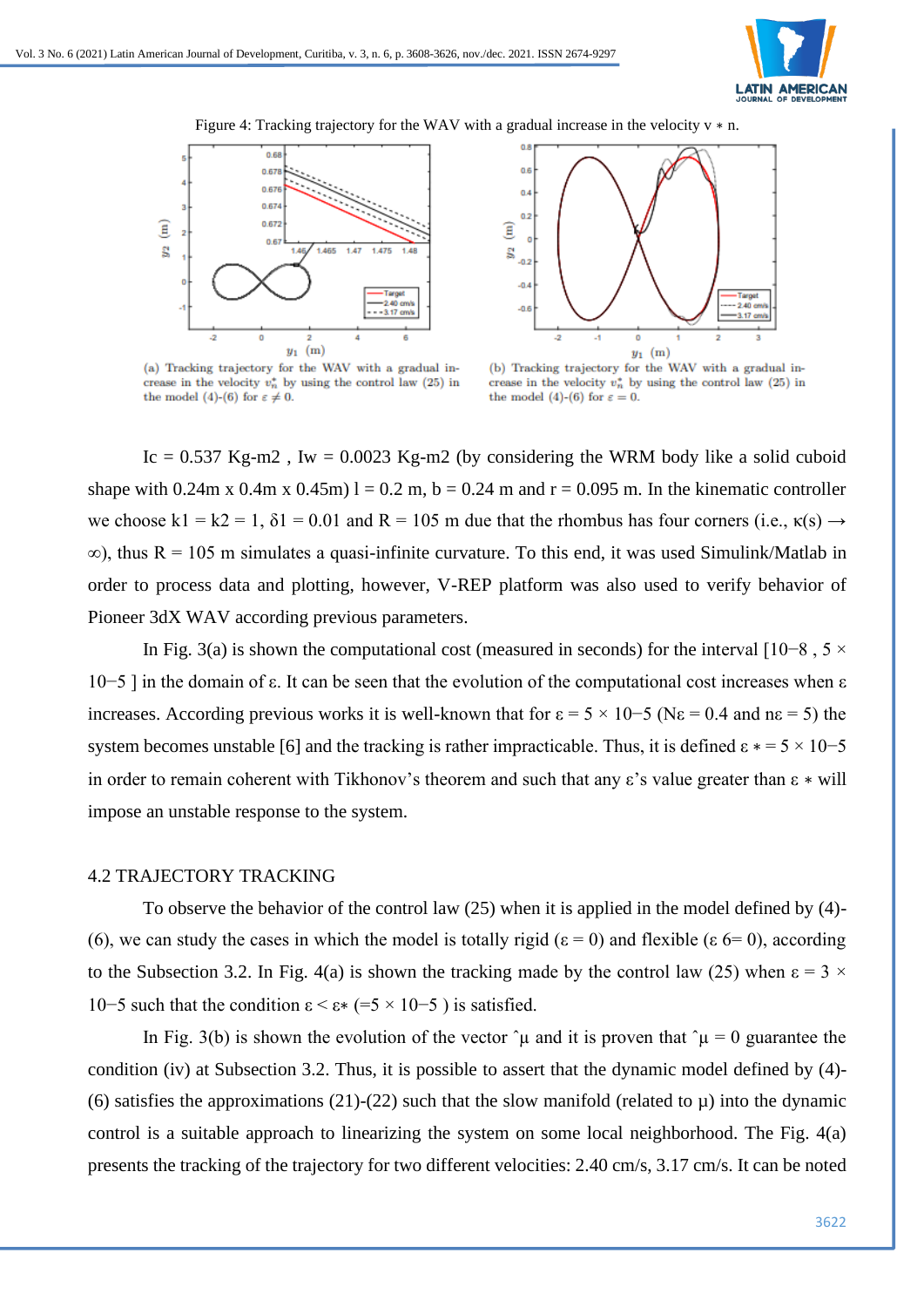

that when the speed v ∗ n increases the deviations are also larger, i.e., the control law does not have enough robustness to follow the curves at certain parts of the lemniscate. When R is sufficiently great the contribution of slipping is significant. Then, a higher speed incurs a greater slipping. On another side, by setting  $\varepsilon = 0$  the dynamic model becomes rigid. In Fig. 4(b) is shown the behavior of the tracking do not have a good performance, particularly at the transient response, with a greater deviation than the case  $ε$  6= 0.

#### **5 FINAL REMARKS**

In the work reported here the trajectory tracking control problem of WAVs with slipping has been partially treated. To this end, a robust control law was composed of two approaches, one based on the wellknown singular perturbation approach by including the flexibility parameter into the dynamic model, see equations (4)-(6) (by using previous research of the author) and the other based on a curvilinear approach in order to synthesize the kinematic controller (see (24) and (25)). This last one had its foundation on the oriented-manifold M, which satisfies the properties on a Lie group (taking into account that the operations on M must be differentiable), especially when the tracking error and control actions (i.e.,  $E(p)$ ,  $W(p)$ ) are assumed vector fields strictly associated with two 1-forms on an oriented-manifold M. The control law (25) was used in the dynamic model for the cases when  $\varepsilon = 0$ (totally rigid) and when  $\varepsilon$  6 = 0 (flexible). The results observed in Subsection 4.2 indicates that the consideration of the flexible system is better than the rigid system.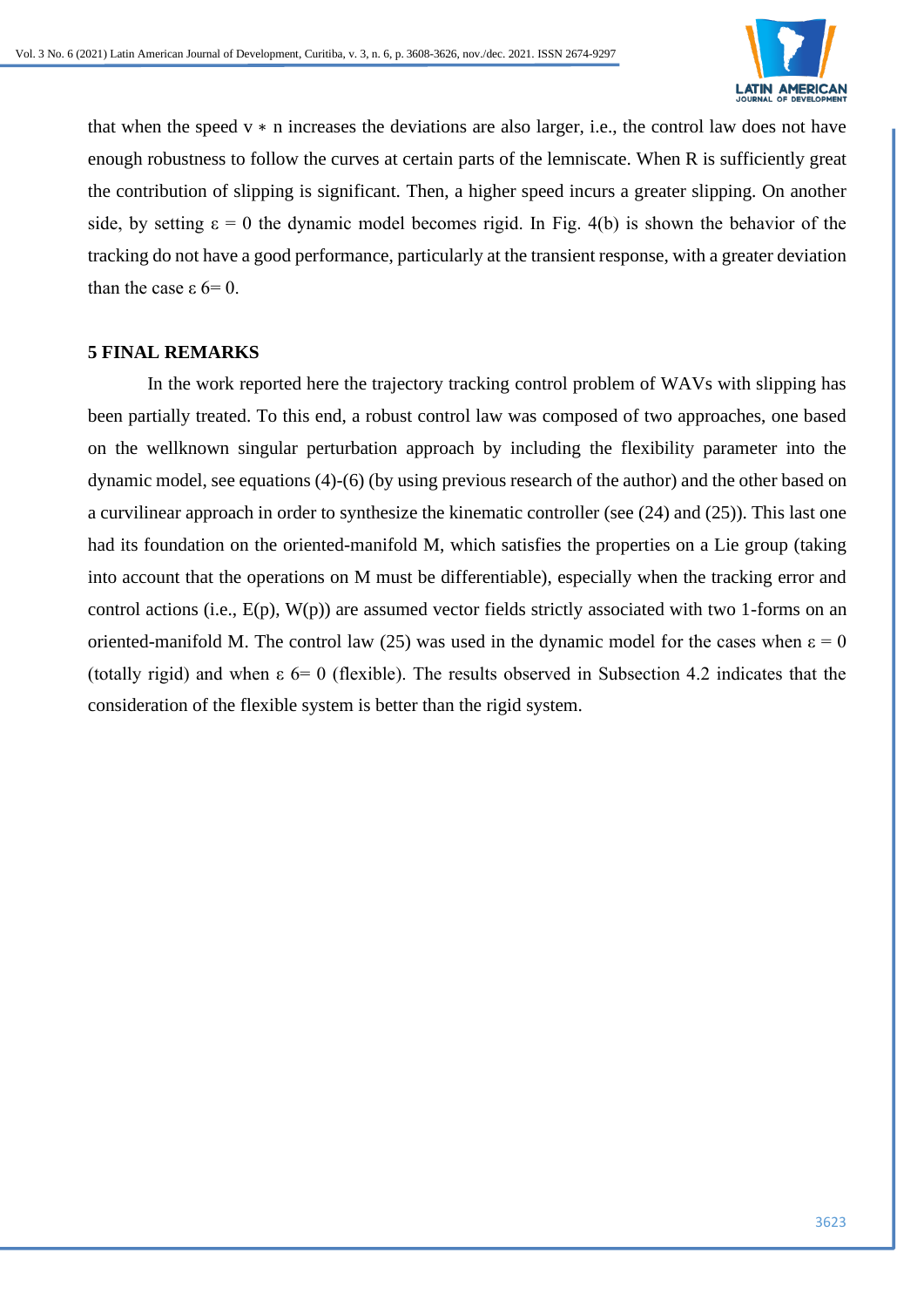

## **REFERENCES**

[1] P. Morin, C. Samson, Control of Nonholonomic Mobile Robots Based on the Transverse Function Approach, IEEE Transactions on Robotics 25 (5) (2009) 1058–1073.

[2] N. M. H. Norsahperi, K. A. Danapalasingam, A comparative study of LQR and integral sliding mode control strategies for position tracking control of robotic manipulators, International journal of electrical and computer engineering systems 10 (2) (2020) 73–83. doi:10.32985/ijeces.10.2.3.

[3] M. Spong, On the force control problem for flexible joint manipulators, IEEE Transactions on Automatic Control 34 (1) (1989) 107–111.

[4] R. R. Selmic, F. L. Lewis, Deadzone compensation in motion control systems using neural networks, IEEE Transactions on Automatic Control 45 (4) (2000) 602–613.

[5] A. M. Bloch, J. Baillieul, P. Crouch, J. Marsden, Nonholonomic Mechanics and Control, Springer, New York, NY, USA, 2000.

[6] C. P. Fern´andez, J. Cerqueira, A. Lima, Nonlinear trajectory tracking controller for wheeled mobile robots by using a flexible auxiliary law based on slipping and skidding variations, Robotics and Autonomous Systems 118 (2019) 231–250. doi:10.1016/j.robot.2019.05.007.

[7] C. A. P. Fernndez, A. B. B. F. Cunha, ROS architecture for nonlinear control in singularly perturbed wheeled mobile robots: Dynamic confined space-based approach, in: 2019 Latin American Robotics Symposium (LARS), 2019 Brazilian Symposium on Robotics (SBR) and 2019 Workshop on Robotics in Education (WRE), IEEE, 2019. doi:10.1109/lars-sbr-wre48964.2019.00037.

[8] R. W. Brockett, Asymptotic Stability and Feedback Stabilization, in: R. S. M. R. W. Brockett, H. J. Sussmann (Eds.), Differential Geometric Control Theory, Birkhauser, Boston, 1983, pp. 181–191.

[9] W. Dong, K.-D. Kuhnert, Robust adaptive control of nonholonomic mobile robot with parameter and nonparameter uncertainties, IEEE Transactions on Robotics 21 (2) (2005) 261–266.

[10] C. A. P. Fern´andez, J. J. F. Cerqueira, A. M. N. Lima, Suitable control laws to path tracking in omnidirectional wheeled mobile robots supported by the measuring of the rolling performance, in: XI Simp'osio Brasileiro de Automa c<sup>o</sup>ao Inteligente - SBAI 2013, Fortaleza - Brasil, 2013.

[11] M. Spong, K. Khorasani, P. Kokotovic, An integral manifold approach to the feedback control of flexible joint robots, IEEE Journal of Robotics and Automation 3 (4) (1987) 291–300.

[12] M. W. Spong, M. Vidyasagar, Robot Dynamics and Control, John Wiley & Sons, 1989.

[13] C. A. P. Fern´andez, J. J. F. Cerqueira, A. M. N. Lima, Hybrid and flexible auxiliary control law for an omnidirectional mobile base by using a singular perturbations approach in ros (robot operating system), in: XXI Congresso Brasileiro de Automtica - CBA 2016, 2016.

[14] C. A. P. Fern´andez, J. J. F. Cerqueira, Stability analysis for mobile robots with different time-scales based on unsupervised competitive neural networks, in: IEEE Proceedings of the 2017 Joint Conference on Robotics: SBR-LARS Robotics Symposium and Robocontrol, Curitiba - Brazil, 2017. doi:10.1109/sbr-larsr.2017.8215270.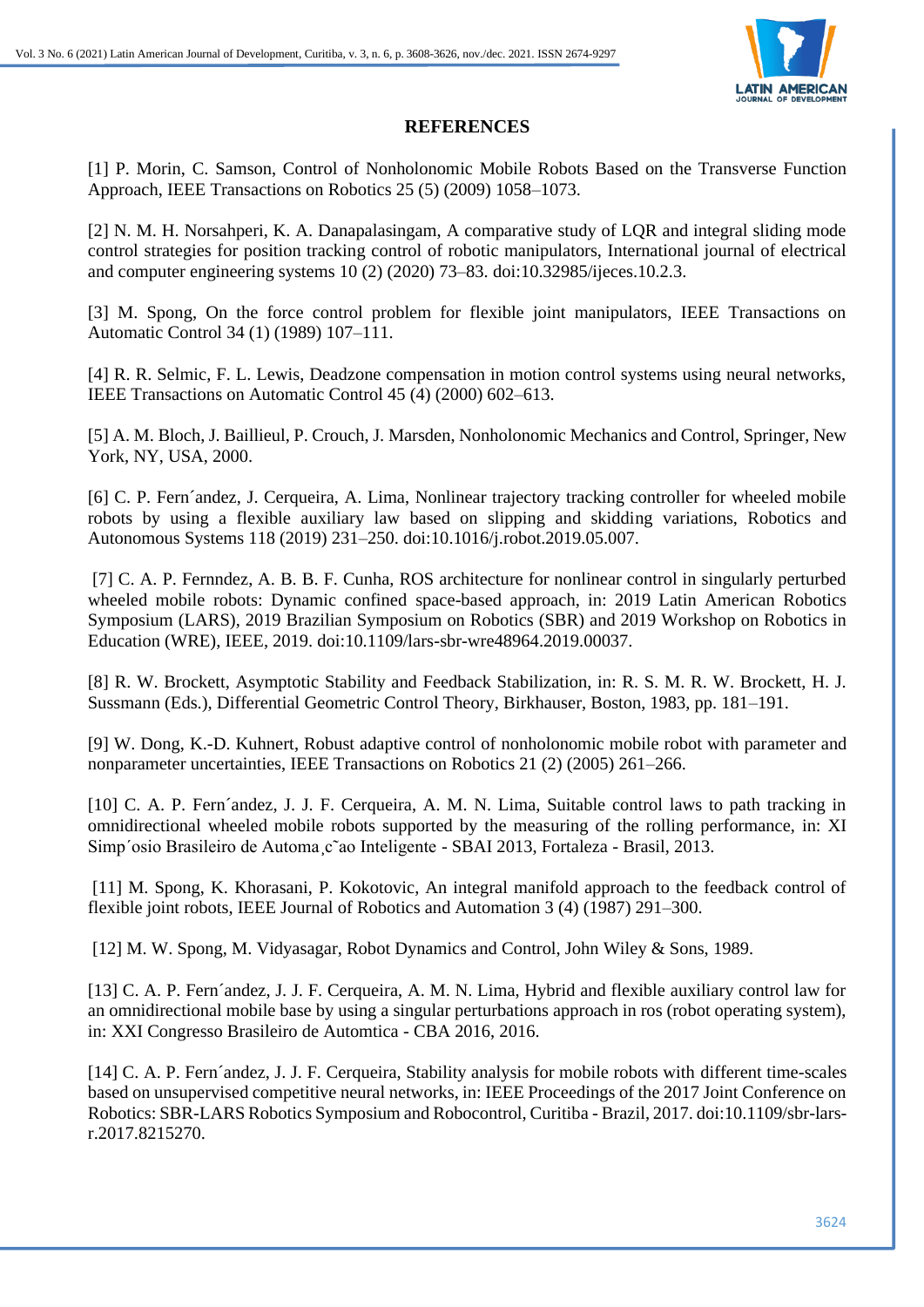

[15] C. A. P. Fern´andez, NARMA-L2-based control of wheeled mobile robots singularly perturbed by using neural networks: curvilinear approach, in: IEEE Proceedings of the 2017 Joint Conference on Robotics: SBR-LARS Robotics Symposium and Robocontrol, Curitiba - Brazil, 2017.

[16] B. D'Andr´ea-Novel, G. Campion, G. Bastin, Control of nonholonomic wheeled mobile robots by state feedback linearization, The International Journal of Robotics Research 14 (6) (1995) 543–559.

[17] I. Motte, G. Campion, A slow manifold approach for the control of mobile robots not satisfying the kinematic constraints, IEEE Transactions on Robotics and Automation 16 (6) (2000) 875–880.

[18] W. Dong, Y. Guo, Dynamic tracking control of uncertain nonholonomic mobile robots, in: 2005 IEEE/RSJ International Conference on Intelligent Robots and Systems, 2005, pp. 2774–2779.

[19] W. Dong, Control of uncertain wheeled mobile robots with slipping, in: 49th IEEE Conference on Decision and Control, 2010, pp. 7190–7195.

[20] W. Leroquais, B. D'Andrea-Novel, Modeling and control of wheeled mobile robots not satisfying ideal velocity constraints: the unicycle case, in: Conf. Rec. IEEE/CDC, Vol. 2, 1996, pp. 1437–1442.

[21] C. A. P. Fern´andez, J. J. F. Cerqueira, A. M. N. Lima, Dinˆamica n˜ao-linear do escorregamento de um robˆo m´ovel omnidirecional com restri¸c˜ao de rolamento, in: XIX Congresso Brasileiro de Autom´atica - CBA 2012, Campina Grande - Brasil, 2012.

[22] Z.-P. Jiang, Lyapunov design of global state and output feedback trackers for non-holonomic control systems, International Journal of Control 73 (9) (2000) 744–761.

[23] Z.-P. Jiang, H. Nijmeijer, A recursive technique for tracking control of nonholonomic systems in chained form, IEEE Transactions on Automatic Control 44 (2) (1999) 265–279.

[24] I. Kolmanovsky, N. McClamroch, Developments in nonholonomic control problems, IEEE Control Systems 15 (6) (1995) 20–36.

[25] G. Walsh, D. Tilbury, S. Sastry, R. Murray, J.-P. Laumond, Stabilization of trajectories for systems with nonholonomic constraints, IEEE Transactions on Automatic Control 39 (1) (1994) 216–222.

[26] H. Yang, S. Wang, Z. Zuo, P. Li, Trajectory tracking for a wheeled mobile robot with an omnidirectional wheel on uneven ground 14 (7) (2020) 921–929. doi:10.1049/iet-cta.2019.1074.

[27] L. Zhao, J. Jin, J. Gong, Robust zeroing neural network for fixed-time kinematic control of wheeled mobile robot in noise-polluted environment 185 (2021) 289–307. doi:10.1016/j.matcom.2020.12.030.

[28] X. Gao, L. Yan, C. Gerada, Modeling and analysis in trajectory tracking control for wheeled mobile robots with wheel skidding and slipping: Disturbance rejection perspective 10 (9) (2021) 222. doi:10.3390/act10090222.

[29] B. D'Andr´ea-Novel, G. Campion, G. Bastin, Control of wheeled mobile robots not satisfying ideal velocity constraints: A singular perturbation approach, International Journal of Robust and Nonlinear Control 5 (4) (1995) 243–267.

[30] C. A. P. Fern´andez, J. J. F. Cerqueira, A. M. N. Lima, Robotics, Springer-Verlag, 2015, Ch. Trajectory control of wheeled mobile robots not satisfying ideal velocity constraints by using slipping and skidding variations: a singular perturbation approach, pp. 74–95.